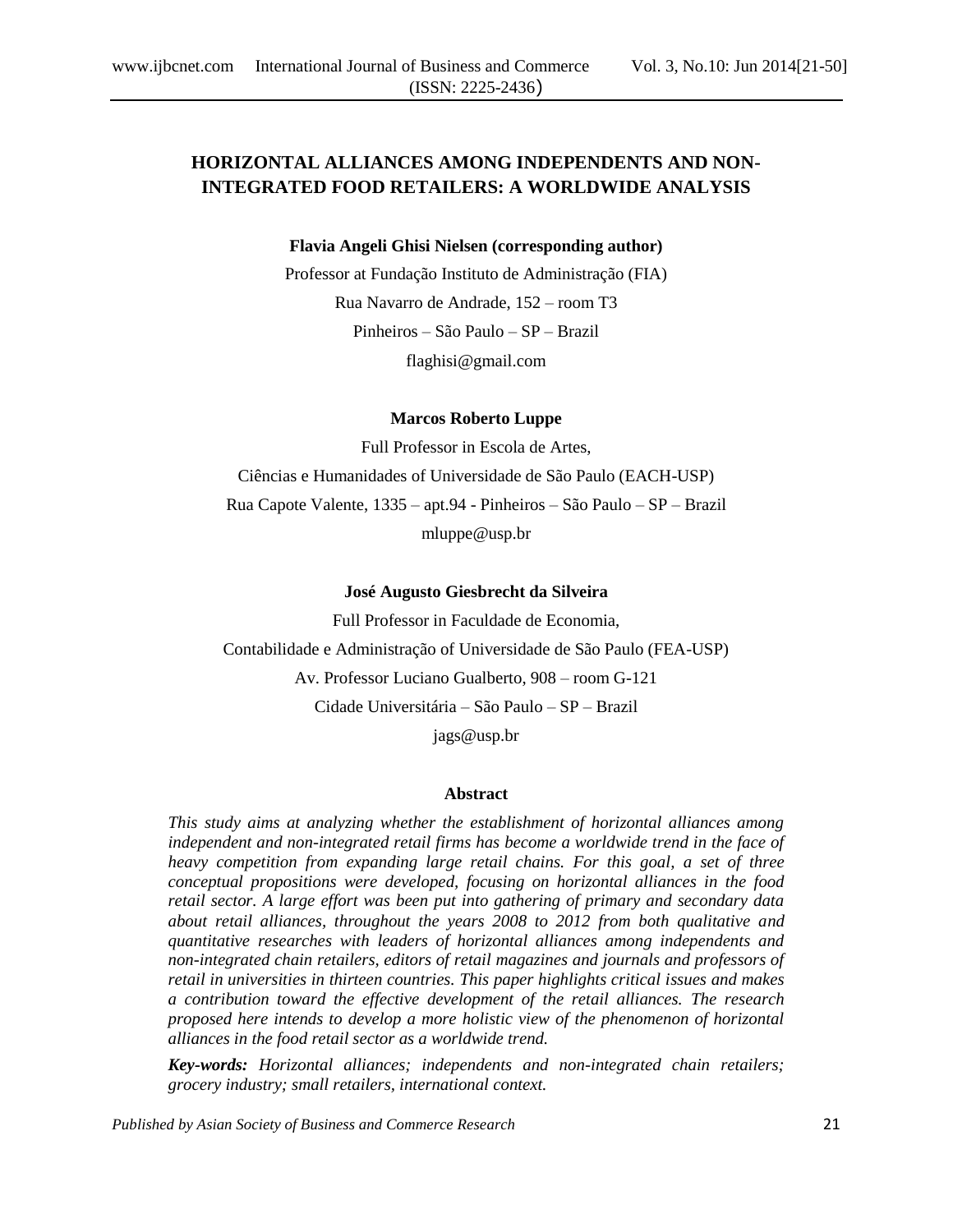# **1. INTRODUCTION**

Concentration is one of the key questions concerning future trends in the food retail market (JUHÁSZ *et al*., 2008; HAUSMAN; PARKER, 2010), as it has resulted in the marginalization of independent and non-integrated chain retailers (GORDON; WALTON, 2000; ROUND, 2006). In many countries, it has almost everywhere served to strengthen mass retail chains, and accentuated the conflicts between large and small retailers which differ in store sizes and economic power. In this scenario, independent and non-integrated food retailers are in a particularly difficult situation (JUHÁSZ *et al.*, 2008). They are disappearing year after year, because of increasing competitive pressure from large supermarket chains (MEGICKS, 2001; BYROM *et al.,* 2003; PARNELL; LESTER, 2008; RAMAKRISHNAN, 2010). The problem has been identified by authors in many countries, including Australia (ROUND, 2006), Brazil (SOUZA, 2004; GHISI *et al.*, 2006), Canada (NOLLET; BEAULIEU, 2005); Croatia (VRANESEVIC *et al.*, 2006); Scotland (SMITH; SPARKS, 2000; BYROM *et al.,* 2003), France (CLIQUET, 1998); UK (SHAW *et al.,* 1994; MEGICKS, 2001; BARON *et al.,* 2001; HALLSWORTH; BELL, 2003; COCA-STEFANIAK *et al.,* 2005), Netherlands (MASUREL; JANSZEN, 1998); Spain (SANTOS-REQUEJO; GONZALES-BENITO, 2006), and USA (MCGEE; RUBACH, 1997; MILLER *et al.,* 1999; MCGEE; PETERSON, 2000; STOEL, 2002; NOLLET; BEAULIEU, 2005). The reasons for concern are basically the same - the competitive pressure from large firms taking advantage of economies of scale and quantity discounts.

There is no reason to assume that this competitive pressure will disappear. Täger (1992) claims that independent and non-integrated chain retailers will continue to be confronted with new and increased competitive demands, which they are only able to meet in close collaboration with other companies, by forming an alliance or a network.

Donckels and Lambrecht (1995) emphasize that horizontal alliance is an ideal mechanism to overcome obstacles, particularly valuable to the small business sector. Ghisi *et al.* (2006) contribute to this perspective by showing that cooperating groups are an important economic maneuver for independent and non-integrated chain retailers trying to access the resources and competencies needed to succeed and survive.

Alliances, associations and interfirm networks have increased greatly, because of their potential to provide quick and flexible access to external resources and improve the competitiveness of companies (HOFFMANN; SCHLOSSER, 2001; HOFFMANN, 2005; PLAZIBAT; FILIPOVIC, 2010). They help firms to transform their operations and to gain access to new and multiple sources of technologies, markets, and insights that would be extremely difficult for the firm to learn solely on its own (LEI, 1993). Addy (1995) argues that a growing number of firms have turned to strategic alliances as a mean of improving their competitiveness in an age of increasing international competitive pressures, the globalization of markets, and generally decreasing trade barriers.

The 1990s was the decade during which strategic management researchers gave more attention to the paradigm shift that was emerging in the way firms sought to compete. The firms recognized that a sustainable competitive advantage could not be achieved in an isolation way (DUFFY; FEARNE in BOURLAKIS; WEIGHTMAN, 2004).

In this environment, strategic alliances, coalitions, networks and collaborative agreements became terms widely in use in the strategic management literature to describe forms of inter-organizational arrangements that blind organizations together (ROBINSON; CLARKE-HILL, 1995). However, the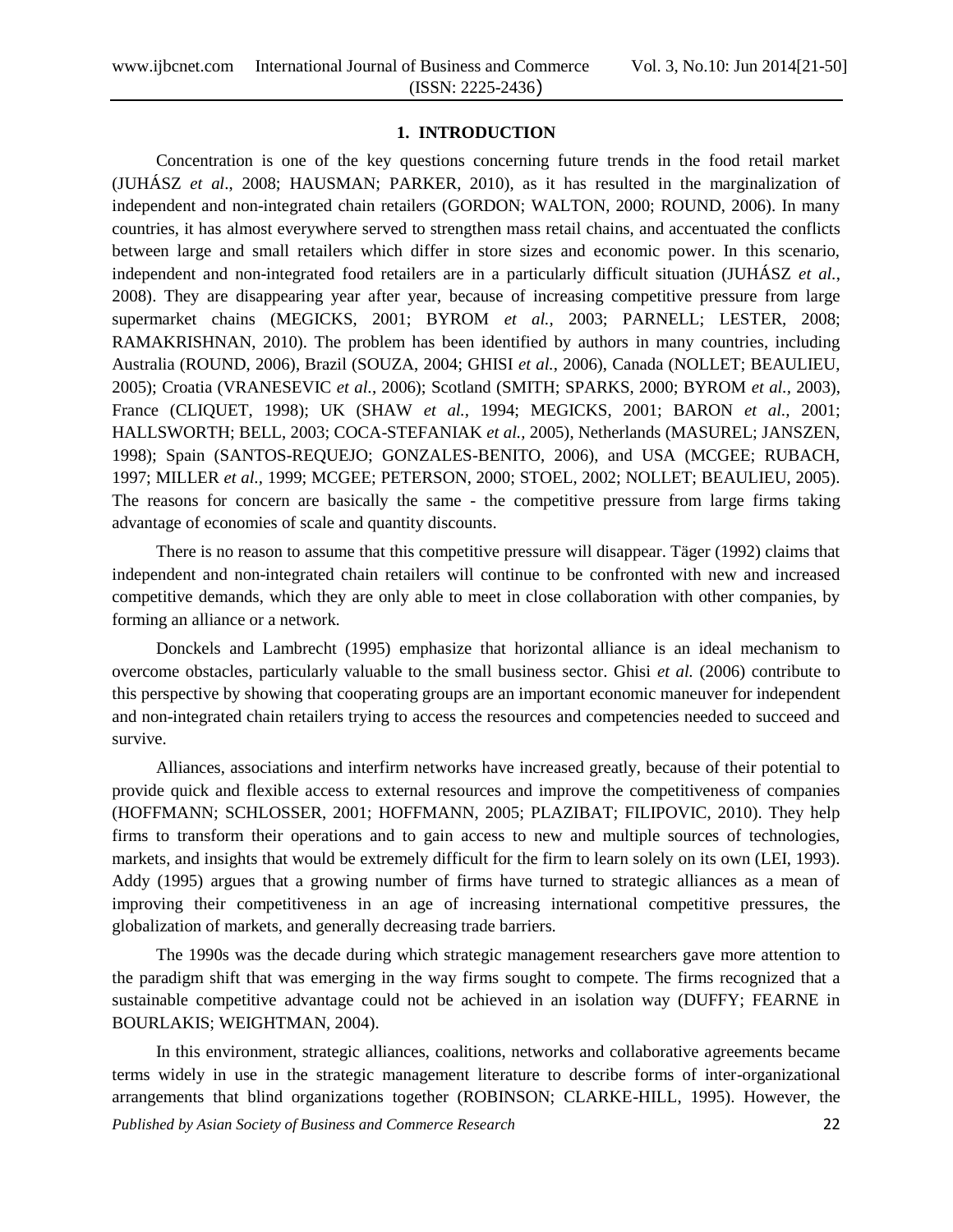research on alliances is characterised by considerable diversity in conceptual frameworks, applied methods and empirical data and findings (HOFFMANN; SCHLOSSER, 2001).

Interfirm collaborations, as strategic alliances, have been common practice in the business community for a long time. The arrangements between firms have been a way of life for international enterprises participating in natural resources (PEKAR JR.; ALLIO, 1994). Devlin and Bleackley (1988) state that alliances do not appear to be specific to any particular country, industry or type of organization; and they are occurring at all levels in corporations. To Lorenzoni and Baden-Fuller (1995), alliances have been gaining popularity for their lower overhead costs, increased responsiveness and flexibility, and greater efficiency of operations.

Originally, the most notable arrangements were those between large industrial firms and smaller, but in recent years, many big firms have formed alliances to strengthen their competitive positions (MURRAY; MAHON, 1993). Even such industrial giants as Toyota, Philips, Daimler-Benz, IBM, General Electric, and Alcatel have in recent years chosen to enter into strategic alliances to expand their business (DUSSAUGE; GARRETTE, 1998).

However, if we take a look at the literature about alliances we note a recent increasing amount of attention to cooperation among small firms. These companies contribute to the overall performance of national economies in playing a significant role in employment creation, bringing economic growth through productivity gains based on collaboration (INGLEY, 2007). Strategic alliances may allow small firms to improve their ability to outmatch a stronger competitor, to enter into new markets, and to gain an access to lacking resources (BARNIR; SMITH, 2002). To Chung *et al.* (2006), strategic alliance may be the only way small firms can obtain the necessary capabilities, considering their limited resources and difficulties in raising additional capital to acquire new resources.

Considering the retail sector, Shaw *et al.* (1994) affirm that in recent years there have been a number of major changes in the retail environment, justifying a new examination of the characteristics and activities of retail alliances of all types. As retailing has become more concentrated and internationalized over the years, alliance activity in this sector has increased (CLARKE-HILL *et al.,* 1998; KOMOR; PACUT, 2009). Where in the past the contents of these alliances were restricted to joint buying activities (consolidation of purchase volumes), competition is meanwhile forcing allied groups to undergo a strategic reorientation (ZENTES; SWOBODA, 2000). The character of alliance seems to be shifting as they become more strategic in nature by linking major competitors together to compete in international markets.

Although a wide variety of literature has been developed around alliances, little study has been found referring to horizontal alliances in retailing and very few considering the alliances between small retailers. This study endeavors to explore the linkage between the conceptual knowledge and empirical research, trying to provide an integrated perspective about the retail alliances among independents and non-integrated chain retailers. The main objective of this paper is to discuss whether the establishment of horizontal and vertical alliances among independent and non-integrated retail firms has become a worldwide trend in the face of heavy competition from expanding large retail chains.

To reach this objective, this article seeks to empirically verify the incidence of three propositions:

 *P1: Horizontal retail alliances (or voluntary groups or cooperatives) play a most important role to the survival of small food retail firms and independents.*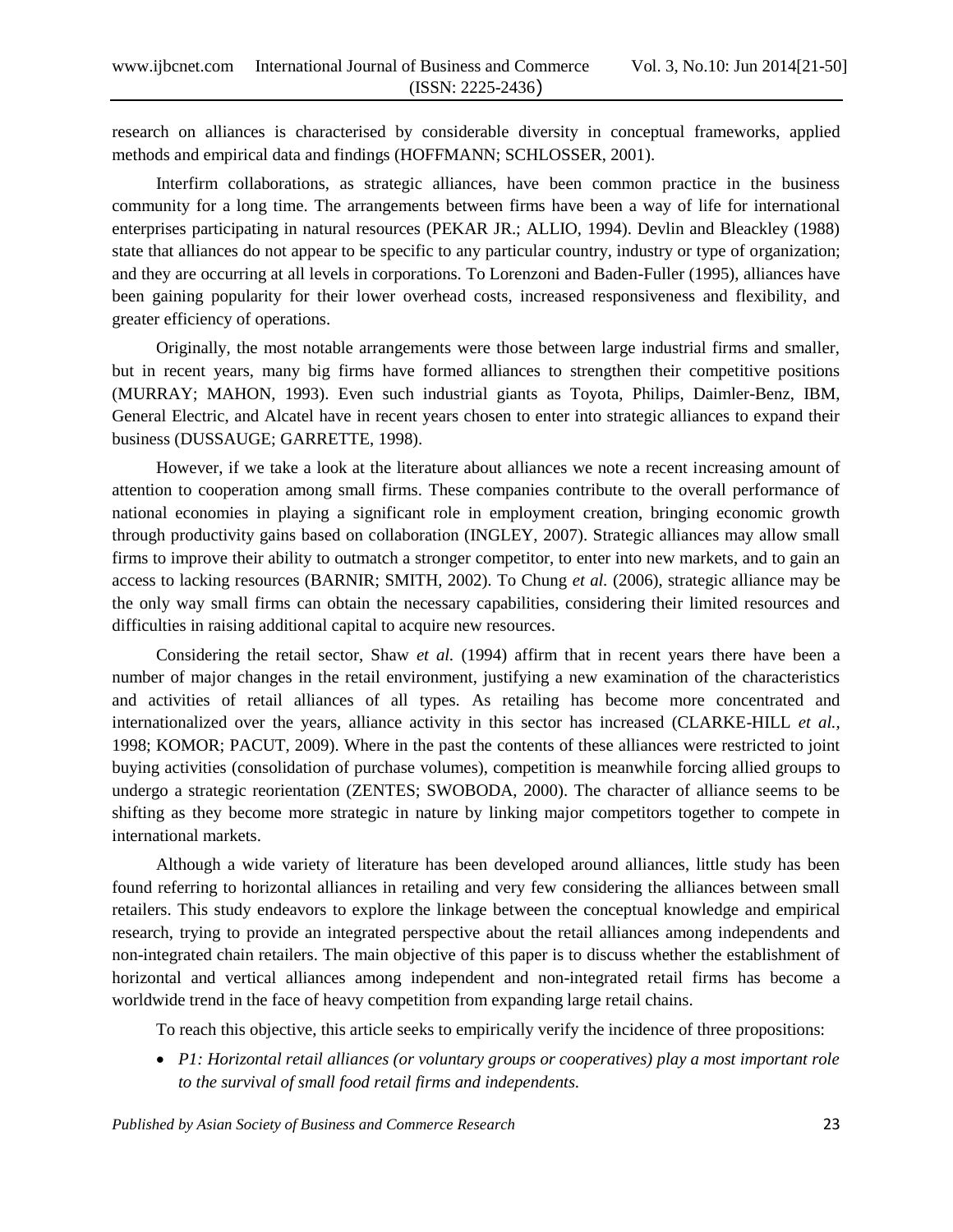- *P2: The establishment of horizontal retail alliances (or voluntary groups or cooperatives) by small food retailers firms has become a worldwide trend.*
- *P3: One of the most important barriers for the cooperation between small food retailer firms and independents to succeed is the lack of involvement and commitment of the actors within the cooperative organization.*

Historical evidence demonstrates the importance of retail alliance as a critical aspect in small retail competitiveness. Results of our empirical research give valuable insights about alliances in retail sector, helping academic researchers, teachers and practitioners better understand, explain or develop alliances in the retail segment.

# **2. REVIEW OF RELATED LITERATURE**

#### *2.1 Retail Sector and the Strategic Alliances*

The retail sector is one of the most important drivers of national economies (KRAFFT; MANTRALA, 2006; LUPPE, 2010). In recent years the market structures and the intensity of the competition in consumer goods have changed significantly (TÄGER, 1992; KOMOR; PACUT, 2009). The retailing environment had seen the dominance of larger players, increased retailer concentration, and the utilization of a range of formats (HOLLINGSWORTH, 2004), which are now prominent characteristics of this sector in many countries around the world (KOMOR; PACUT, 2009).

If in the past the agglomeration of different sizes of stores in the same area was not deemed to be a problem – they were not fighting over the same market share but supporting one another by offering a complementary set of goods and services to attend the consumers (MILLER *et al.,* 1999); now, with the proliferation of multi-format stores, it is unlikely that peace between competitors with be maintained. Throughout the last decades the large chains have intensified their domination of the markets through a line of acquisitions as a strategy of growing, trying to enlarge their business at the neighborhood areas; and opening new, smaller stores (GHISI *et al.,* 2006). Merger and acquisitions have resulted in firms of larger size, and this reality has modified the traditional way of managing the procurement function (NOLLET; BEAULIEU, 2005).

To Bell *et al.* (1997), the changing structure of retailing, particularly in Europe, resulted in three growth business strategies by large chains: a) a strategy for maximize market share within the domestic market by seeking product market dominance; b) a strategy for growth by diversification beyond the original activities of the business; and c) a strategy of geographical expansion. Even considering that the authors are referring to Europe, one can perceive that these trends are not peculiar to European countries, but globally valid, as large retailers are dominating the markets and entering other countries to explore new businesses. To Dobson (2002), this results in domination by large retailers and it is not surprising that traditional, independent retailers have been in sharp decline in most countries over recent years.

Considering the grocery sector, focus of this study, Baron *et al.* (2001) point out that the strategies and tactics of the large chains have had an effect on independent food and grocery retailers, as they have targeted the niche of convenience retailing. To the authors, the traditional advantages of independent retailers was their convenience in location and opening hours, home delivery, friendly and personal service and informal financial services. If we take a look on the grocery retail sector actually, we can notice that many of these aspects are now being realized by large chains. These companies recognized the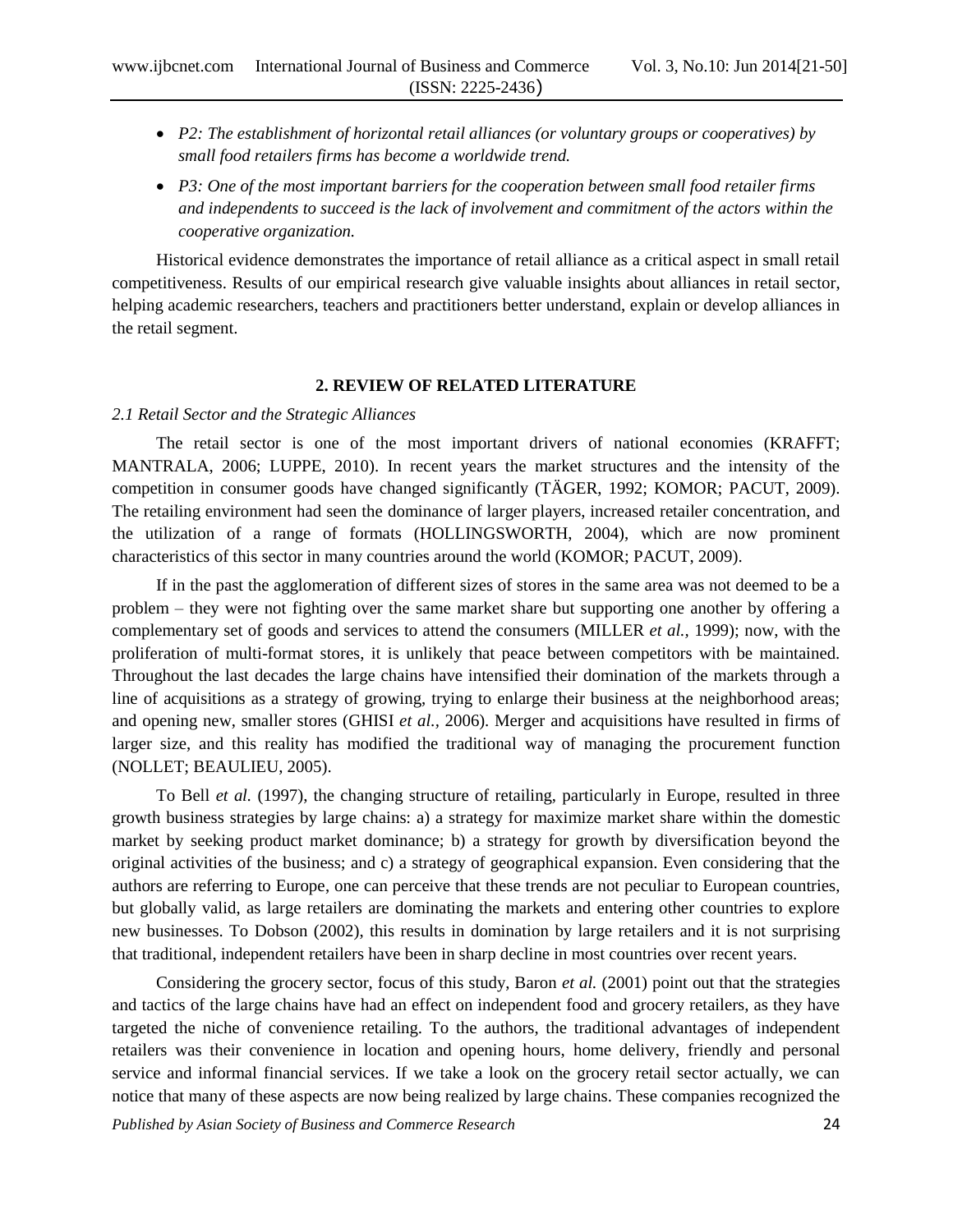convenience retailing market as a major business opportunity, and they began to enter this segment in a substantial way in the late 1990s - they started to install mini-stores in small towns; they included some services facilities, such as parking and delivery; and they adopted the "open all hours" philosophy (24 hour stores).

As a consequence of these trends towards concentration, many specialists foresaw the end of the independents and non-integrated chain retailers. They pointed to the difficulty of surviving the new order of the market and resisting domination of large chains (GHISI *et al.,* 2006). To Täger (1992), independents and non-integrated chain retailers have been and continued to be confronted with new and increased competitive demands which they are only able to meet in close collaboration with other colleague firms in an association or an alliance. Ghisi *et al.* (2006) strengthen this point of view affirming that cooperating groups are an important economic maneuver with regard to independents and nonintegrated chain retailers accessing the resources and competencies needed to succeed and survive; and for improving competitiveness.

During the 1990s and 2000s, a growing number of cooperatives and buying groups were formed among independents and non-integrated chain retailers who decided to begin to build competitive sustainability; through unifying their buying efforts with other small companies in various types of cooperating groups. This partnership allowed these stores to generate efficiency gains, which led to substantial economic benefits and cost savings. It also led to higher performance, bringing to the firms new ideas and solutions to old problems. It is a collaborative way to accomplish shared goals, reduce costs, and exchange experience that positively impacts competition (GHISI *et al.,* 2006).

Alliances between retailers are playing an important role in retailing policy, as it provides the small and medium-sized retailers with special opportunities and instruments for promoting and improving their performance and competitiveness (TÄGER, 1992). According to Shaw *et al.* (1994) it is perceived that as the challenges in the environment of retailing have increased substantially, it might be expected that alliance-type activity grow accordingly. Litz and Stewart (2000) point out that by joining with other similarly constrained operations, small firms can realize economies of scale in purchasing, gain benefits of franchise brand name recognition and receive helpful assistance in areas such as store administration and staff training. However, the authors observed that despite these optimistic claims, there has been little empirical evidence. It would be interesting and important that new empirical studies provide a better understanding and clarification toward the retail alliances.

We can find two main types of strategic alliance between retailers: vertical and horizontal alliances. To Stern *et al.* (1996), "vertical integration can be an effective way of securing increased co-ordination, integration of effort, and heightened channel commitment, but is often extremely costly and it may not be justified in all circumstances". Horizontal alliances, by other hand, represent the union between two or more unrelated companies at the same level, jointly combining resources and knowledge to exploit an emerging market opportunity. The firms involved may work together temporarily or permanently or they may create a separate company to chase mutual gains, with a focus on increased economic efficiency. This kind of alliance can range from incorporation into a loose group structure to full legal mergers in which one or both companies ceases to exist as a separate legal entity (JACQUEMIN; ILKOVITZ, 1989; SOARES *et al.*, 2011).

To Ensign (1998) and Rindfleisch (2000), there are a limited number of empirical studies that examine horizontal organization, because past studies focus exclusively on vertical relations between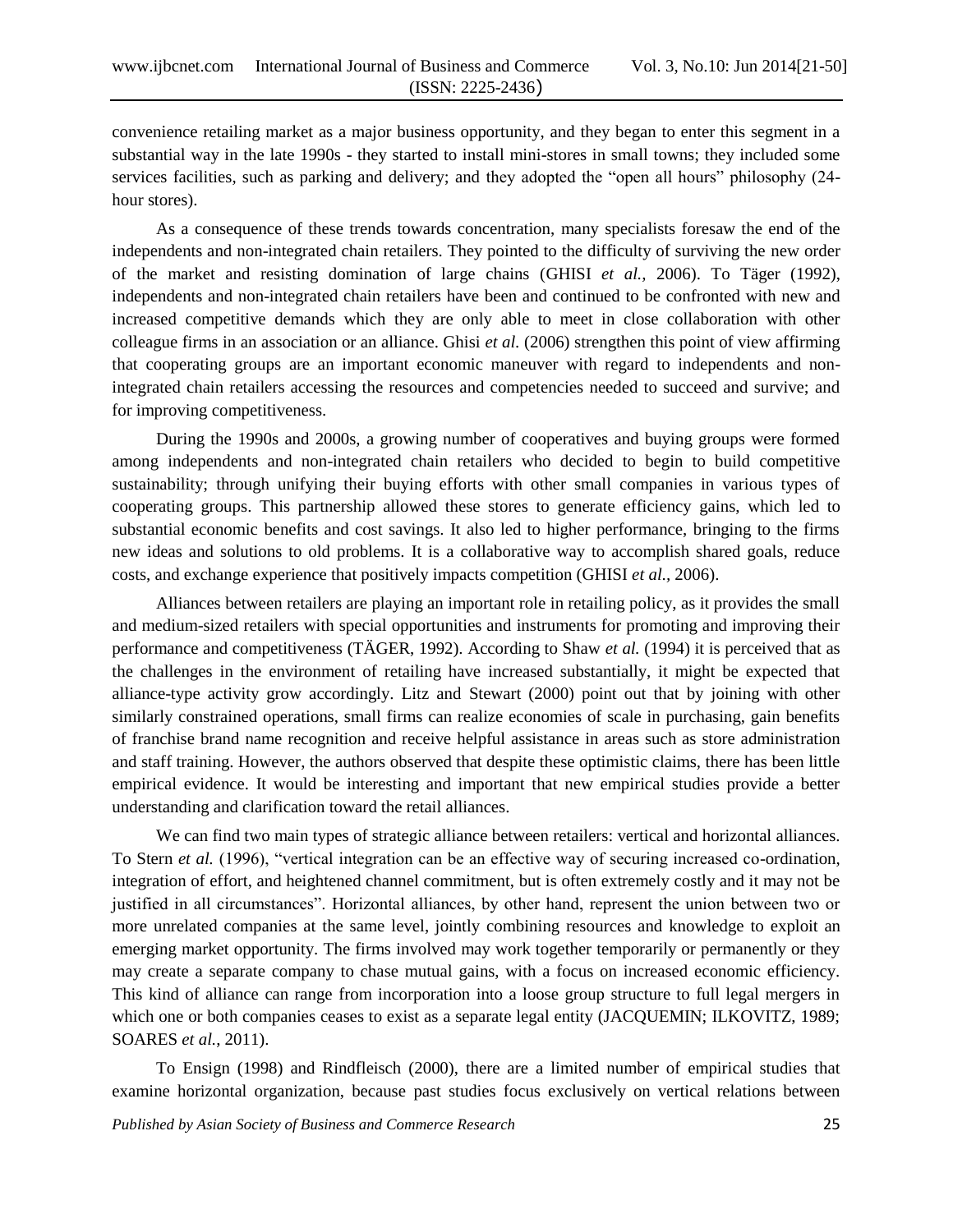channel members. Sharing the same view, Bengtsson and Kock (1999) emphasize that horizontal networks do not receive the same kind of attention as vertical network studies; however, the authors recognize that both are equally important in the current global market – a fact also observed by O'Donnell *et al.* (2001). One argument for the focus on vertical networks is related to the fact that economical benefits along the entire supply chain are more perceptible in vertical networks; in a horizontal network, earnings are more based on information and social benefits, as well as the constructed relationships among informal players that are not easy to gauge (BENGTSSON; KOCK, 1999; O'DONNELL *et al.,* 2001).

Specific to the retail sector, Robinson and Clarke-Hill (1995) remember that the literature on alliances in retailing has dealt predominantly with collaboration and partnership in vertical marketing systems, with firms linked formally or informally at different points in the supply chain. For the authors, even considering the extensive discussion in the practitioner and academic literature about alliances, little has been done in the retail field. They point out that many of the literature focuses in examining franchising arrangements. We also perceive a growing number of publications focusing the internationalization and cross-border retail alliances (ROBINSON; CLARKE-HILL, 1995, CLARKE-HILL *et al.,* 1998, GIELENS; DEKIMPE, 2001; GELLYNCK *et al.,* 2006).

It is important to emphasize that in the literature and even in the business field searched, there wasn't a clear definition of the types of alliance in the retail sector or neither a consensus among authors. After an extensive search in the literature and considering our experience, we perceived that these alliances vary, from few to many members, from the objective focused on buying together to many other objectives, from loose informal arrangements among retailers to strong commitment by contracts, from regional or national level to cross-border alliances. Typically, the most common types are:

- *Horizontal retail alliances formed by independents and non-integrated chain retailers*
- *Retail alliances operated by a wholesaler or a retail integrated chain*
- *Franchising systems (Vertical marketing systems)*
- *Cross-border alliances*

Table 1 describes the characteristics of these four types of strategic alliances between retailers and some important issues involved in each alliance. It can be perceived that exist some similarities between these types, especially referred to it formation and benefits, but also some differences, most concentrated in the scope, control and challenges involved.

#### *2.2 Horizontal Retail Alliances Formed By Independents and Non-Integrated Chain Retailers*

With respect to horizontal alliances between independents and non-integrated chain retailers, the focus of this paper, Clarke-Hill *et al.* (1998) clarify that the existence of this kind of co-operation is not new and that forms of co-operation have varied from loose informal arrangements among retailers for the purchase of certain product lines on an *ad hoc* basis, to alliances with strong central organizations which influence or control many aspects of the operation of the individual retail member in addition to the buying function.

Horizontal alliances have a long traditional in the retail sector, particularly in small and mediumsized retail companies and they were originally set up for the purpose of carrying out one or more joint activities. Cooperative buying, for example within the framework of informal buying groups, constitutes the single most important modality (ZENTES; SWOBODA, 2000).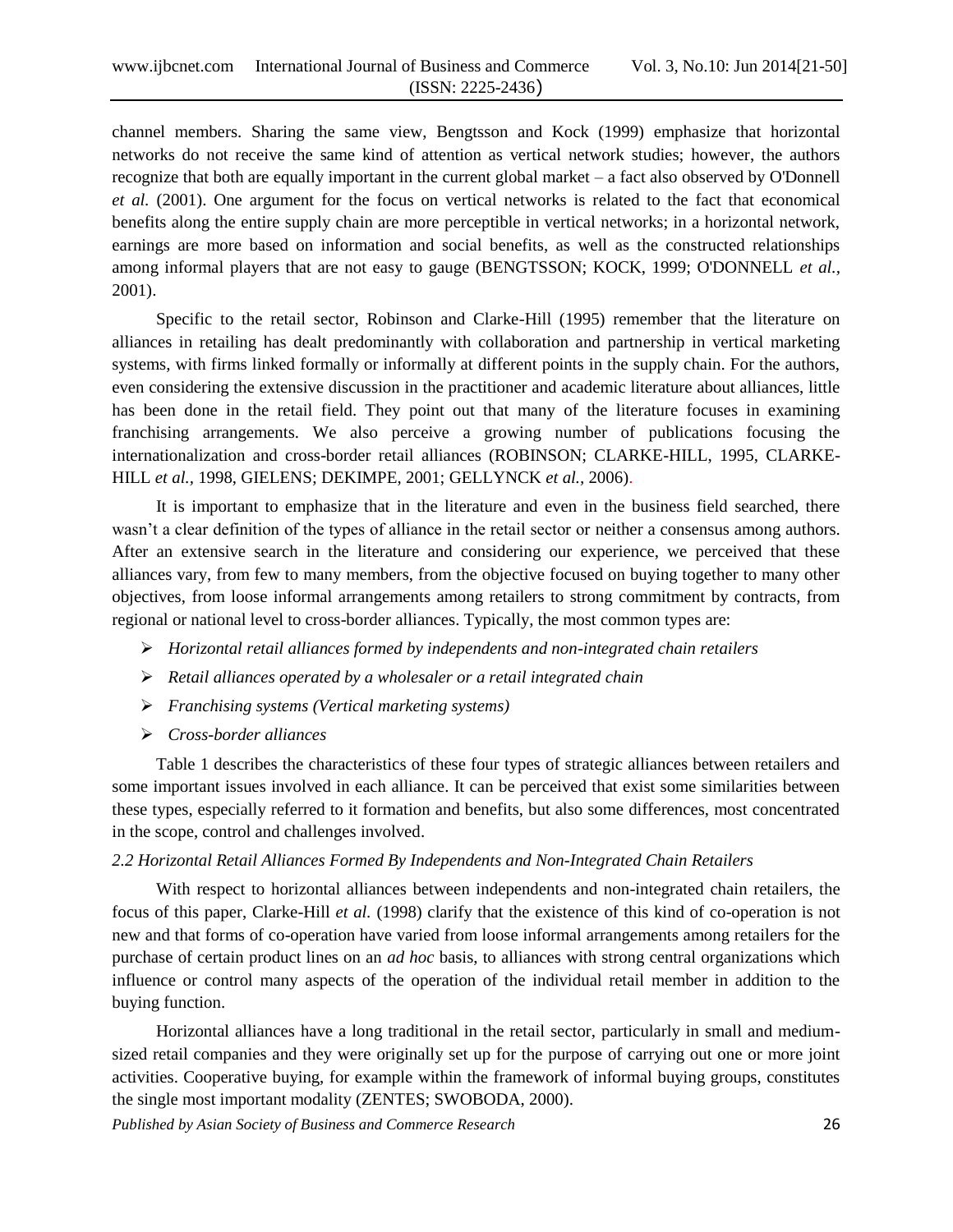"Cooperative buying groups and voluntary groups" are the first terms used for what later became "strategic alliances", with the addition of strategic services, and emerged in the 1930s as a response to the appearance of chain stores. In parallel, in an international context, to reinforce market position, small and medium size retailers started to join commercial mutual assistance organizations (MASUREL; JANSZEN, 1998). The motivation was the possibility to obtain efficiency that would allow them to compete more effectively against large chain stores (STOEL, 2002).

According to Stoel (2002), retail cooperatives originated in Germany with the Edeka group of grocers and eventually spread to the USA, with the Frankford Grocery Company in Philadelphia enjoying the distinction as the first retail cooperative in the USA. However, the Co-operative Movement, or Co-op, has a far longer history in the UK and originates from the 'Rochdale Pioneers' of co-operation (established in 1844); and this 19th century mutual and organisational philosophy and structure rapidly developed in the UK and subsequently internationally (WILLIAMS, 2005). The origins of the Co-op in the UK were not initially defensive (as the Co-op itself was the first UK national grocery retail chain), but was founded on collaborative principles of mutualism and self-help, underpinned by a strong moral agenda. To Quental *et al.* (2001), the case of the association of Key Foods supermarkets is also one of the first cases discussed in the literature. Founded 60 years ago in New York, Key Foods gathered 130 medium-sized companies. Others important examples are the Inter Marché, in France - an association of small supermarkets consolidating 2.400 stores belonging to 2.100 companies, with more than 60 years of history -; and the Italian Coop, with more than 40 thousand small retailers (QUENTAL *et al.,* 2001).

These kinds of agreements had assumed an important role for many years (WINGATE, 1941). However, from a historical point of view, it is important to emphasize that this type of union reflected, generally, a defensive strategy, in which small and medium-sized retailers tried to compensate for the competitive disadvantages of diseconomies of scale through consolidation (ZENTES; SWOBODA, 2000). Typically, the most usual focus of this kind of agreement were to secure large purchases to achieve higher volumes, discounts, and improved purchasing power (mere buying actions) (GHISI *et al.,* 2006). Just in the last decade of the last century it could be noticed a gradual change in the method of operation of this partnership and some of its characteristics. Before, many alliances were created out of immediate economic focus. Now, it is possible to note a strategic shift - partners consolidating a strategic alliance, looking for competitiveness and a position in the market.

Over the years, "cooperative, buying groups and voluntary groups" were slowly giving way to strategic alliances, extending and diversifying their joint actions. For example, retailers started joint training of employees, jointly studying the market and consumer habits, jointly determining commercial aspects related to the sale of products, jointly sharing transportation expenses, jointly doing marketing campaigns and producing private label products (GHISI *et al.,* 2006).

To Duffy and Fearne (1995), the partnership, involving retailers that operate in the same segment, will continue to develop as retailers seek to squeeze procurement and distribution costs further and establish genuine Euro-brands. Ghisi *et al.* (2006) also reinforce the rise of many horizontal alliances in the retail sector, confirming further evidence that this model is being used in several countries. To Masurel and Janszen (1998), the theoretical relationship between market concentration and alliances between small and medium-sized retailers is clear: as the large firms tend to dominate the market, more companies will be interested to participate in alliances.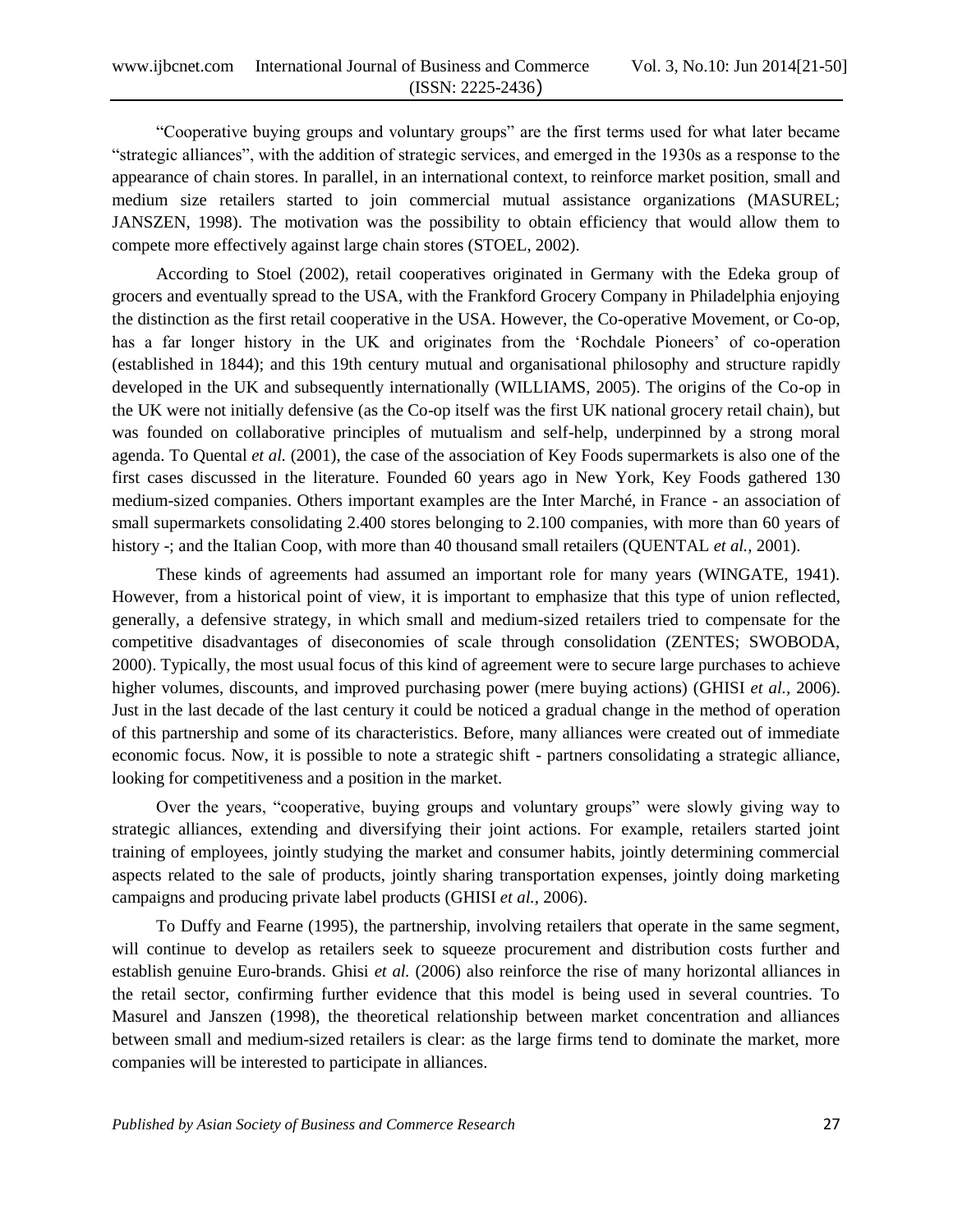We found in the literature papers which considered the evolution of relationship between companies (i.e: FORD, 1980; DWYER *et al.*, 1987; DOZ, 1996), but we didn"t found studies discussing specifically the evolution of horizontal retail alliances; an exception were the studies of Souza (2004) and Soares *et al.* (2011).

It is a fact that horizontal alliances are an interesting idea and could serve as an important alternative to the sustainability of small and medium-sized retailers. However, it is not simple to transform this joint action into reality. This type of partnership requires a level of maturity among the key partners to surpass the many barriers of working with competitors. Commitment of the partners in the alliance, without restrictions, is one of the most limiting factors that impact the success of horizontal alliances. To assimilate the idea of cooperation and cost-sharing, individual actions have to be substituted by joint actions, what requires arduous work as well as a different way of working together (GHISI *et al.,* 2006).

A study undertaken by a consulting company in Brazil (ActAsOne Ltda.) in 2001, identified some of the biggest challenges that independents and non-integrated chain retailers will probably face in order to have success within an alliance (ALLEVATO JUNIOR, 2001): internal factors - heterogenic stores, family managerial operation, employees without the necessary professionalism, limited comprehension of the changes required (a conservative approach) –; and external factors: lack of fiscal policy regulation to attend the retail alliances" needs. The study also pointed out that the evolution of the retail alliance will depend of the establishment of a target and a clear definition of the members" actions. The research also signalled that just focusing on negotiation power with the suppliers won"t be enough to bring success to the retail alliance. It is necessary that independents and non-integrated chain retailers apply their joint actions and minimize the internal barriers. In a similar direction Täger (1992) discusses some challenges for the success of retail alliances:

> (…) it is imperative for the future development of the cooperating groups of retailers that the central offices of the cooperating groups develop new collaboration systems with their members in order not to lose ground in the increasing competition. (…) it is essential from a trading and competition policy point of view that the central offices of cooperating groups further extend their previous concepts of differentiating requirements of individual groups of members.

# **3. METHODOLOGY**

To achieve the goals of this study, the empirical basis of our research was concentrated in six stages. But in parallel with these empirical stages, a bibliographical and secondary data research was conducted between the years 2008 and 2012, to gather theoretical knowledge of retail alliances. A search involving books, academic articles, periodicals, trade publication, and company reports was undertaken.

*Published by Asian Society of Business and Commerce Research* 28 Initially, in parallel with the review of the literature, we developed an exploratory research with three retail alliances formed by independents and non-integrated chain retailers in Brazil, seeking a practical perception of the theme; the definition of the methodological stages; and clarification of the propositions and variables of the study. The data was collected by personal interviews. The sample was chosen in consideration of some retail alliances that have a strong presence in the state of São Paulo. The personal interviews were based on a 20-question semi-structured questionnaire (exploratory study). This stage was undertaken between the first and second trimesters of the year 2008. Alliances in São Paulo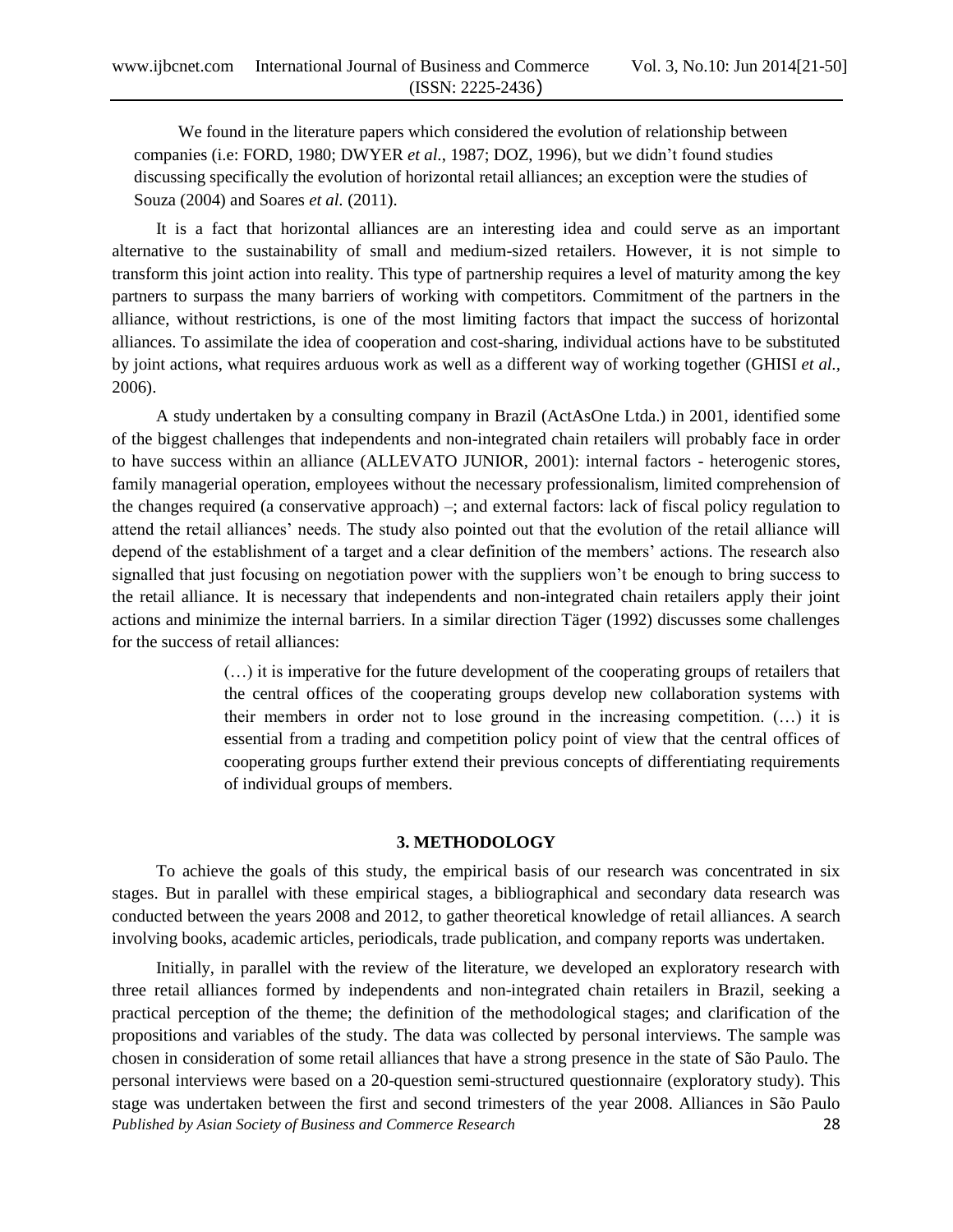state were chosen because the first author who signs this paper is a Brazilian citizen, living in a city of São Paulo state at that time.

In a third moment, a qualitative study was conducted with six retail alliances of independents and non-integrated chain retailers. The data was collected by both personal and telephone interviews, with managers of the alliances researched, with the help of a questionnaire with 26 open-ended questions, between the first and the third trimester of the year 2009. It is important to cite that the six selected cases are between the 10 biggest retail alliances in the Brazilian market. The data of two of the six investigated retail alliances was collected by personal interviews, as they were located in São Paulo state. The data of the remaining four retail alliances were collected by telephone, as they were located in other Brazilian states. On average, each interview lasted 2 hours and it was tape-recorded and transcribed.

The fourth stage involved a quantitative study with 21 retail alliances in several Brazilian States: São Paulo (3), Rio Grande do Sul (3), Santa Catarina (3), Minas Gerais (3), Rio de Janeiro (1), Paraná (1) and Maranhão (1). Aims were: to analyze propositions, investigate the correlation among several variables, describe the characteristics of retail alliances and identify the actions developed jointly by the members. To conduct this part of the research, we had the support of the Brazilian Retail Committee that assisted in sending the questionnaire to 150 retail alliances identified in the grocery sector in Brazil. However, just 21 provided feedback to our innumerous tentative contacts. The respondents were the managers and directors of the business networks, the ones who were more involved with the main questions asked in this research. The questionnaires were composed of 25 multiple-choice questions and 4 open-ended questions, and they were sent via e-mail. Some contacts by telephone were made, in order to have a better understanding of the some of the respondents' answers. This stage was realized between the fourth trimester of the year 2009 and third trimester of the year 2010. The data were tabulated and analyzed using the SPSS statistic program. However, the low number of returned questionnaires limited a broader statistical analysis.

The fifth stage was the first step in the internationalization of the research subject of this paper. It involved a qualitative research realized with UGAL - the Union of Groups of Independent Retailers of Europe. This institute, located in Brussels, is the European association that acts as an umbrella organization for the main groups of independent retailers in the food and non-food sectors. The data was collected by personal interviews, with one of the managers of the institute, by a questionnaire with 10 open questions in the second semester of 2011.

Finally, the sixth stage amplified the international empirical extension of the investigation. It was done by means of a quantitative research undertaken with retail cooperatives, retail institutes, professors of retail disciplines in many universities, editors of retail magazines and journals in Austria, Brazil, Czech Republic/Slovak Republic, Denmark, France, Germany, Holland, Lithuania, Mexico, Romania, Switzerland, USA and United Kingdom in the second semester of 2012. A specific questionnaire was elaborated for this research.

A summary of the six stages is shown on Table 2.

# **4. FINDINGS AND DISCUSSION**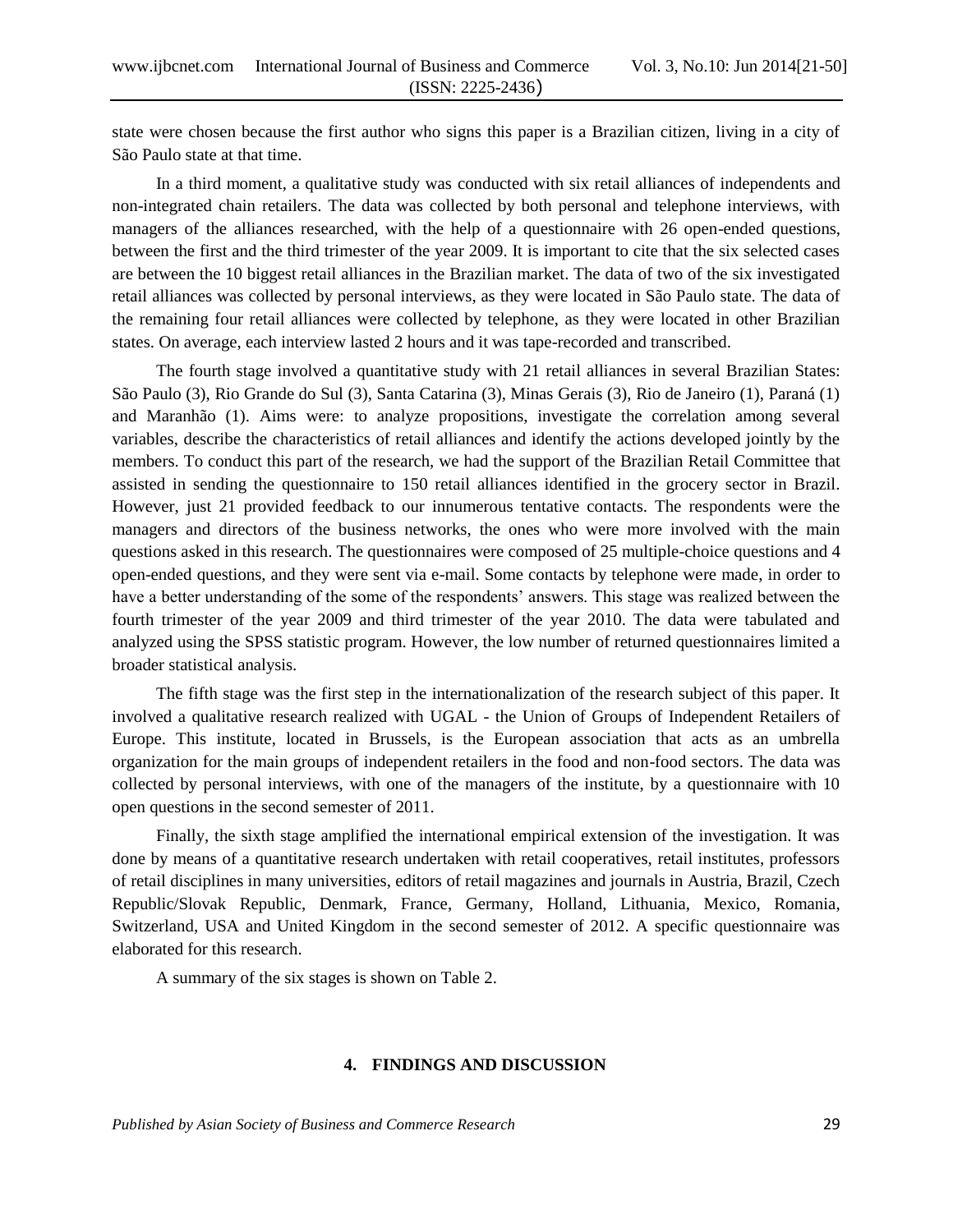The findings discussed here are part of a large effort to study retail alliances, undergone throughout the years 2008 to 2012. The research focused on independents and non-integrated chain retailers - small supermarkets, neighbourhood stores and discount stores - that commercialize food products, health/beauty care products and cleaning products. The owners of these stores mainly attend the demand of the local community and they are not big economically or physically large. These companies are characterized by stores with less than 400 square meters of floor area and the variety and the availability of products are not as vast as in larger retailers. Usually because of diminutive sales and large supply cost, prices of products in these companies can be equal or bigger than in larger stores.

Due to the vast amount of material collected by means of the interviews and questionnaires of the several phases of the research, we opted to use here, according to the purpose of this paper, an integrated description of the results organized around three propositions, already discriminated. In this sense, the findings showed reflect an integrated view of the results, obtained in the six stages of the research. The main concern of the study was not to quantify data, but rather to understand issues surrounding the process of retail-alliance formation, its implications and sustainability. The goal of our analysis is to provide diagnostic data; an overall picture, offering insights in order to advance the understanding of the principal aspects related to retail alliances. The results shown in the following sessions are, then, a summary – the most important perception and common answers of managers who participated of the interviews and that responded to the questionnaires in each stage.

# *P1: Horizontal retail alliances (or voluntary groups or cooperatives) play the most important role to the survival of small food retail firms and independents.*

Alliances are helping retailers to maintain their business and/or become more effective to compete in a market, characterized by big players competing and dominating cities, states and whole countries. The formation of an alliance, in this sense, has been considered to be an important strategy to gain support, ideas and buying power. It helps retailers getting better prices from suppliers and reduces costs. By joining an alliance, retailers can reduce their sense of isolation and even boost their businesses in the process.

In some cases, the alliance represents a natural process to gain competitiveness (strategic alliance); however, in other situations, it represent the "last option of salvation", when retailers don't have any more alternatives to maintain their business (defensive strategy). In this context, the alliance represents one of few options for their survival.

As many retailers just look for an alliance when they are losing share in the market, sometimes the alliance begins containing a certain number of non-competitive members or partners with very limited resources. The consequence is that the innovation in processes and infrastructure takes time to initiate because of the limitation of capital to make investments. This was a reality in many of the cases analyzed and it probably is one of the reasons that justify the slow evolution of some alliances. One of the respondents pointed out that a member had to leave the group because he/she didn"t have profitability to fulfill with his/her obligations with suppliers, and this was affecting the whole group.

*Published by Asian Society of Business and Commerce Research* 30 Some other retail alliances have a strong infrastructure and are much more selective in choosing partners. They only accept partners with at least a minimum of structure, matching capabilities and resources. In the selection process they considerate the existence of similar characteristics of the potential partners - size of stores, cultural affinity - to facilitate the evolution of the partnership. One of the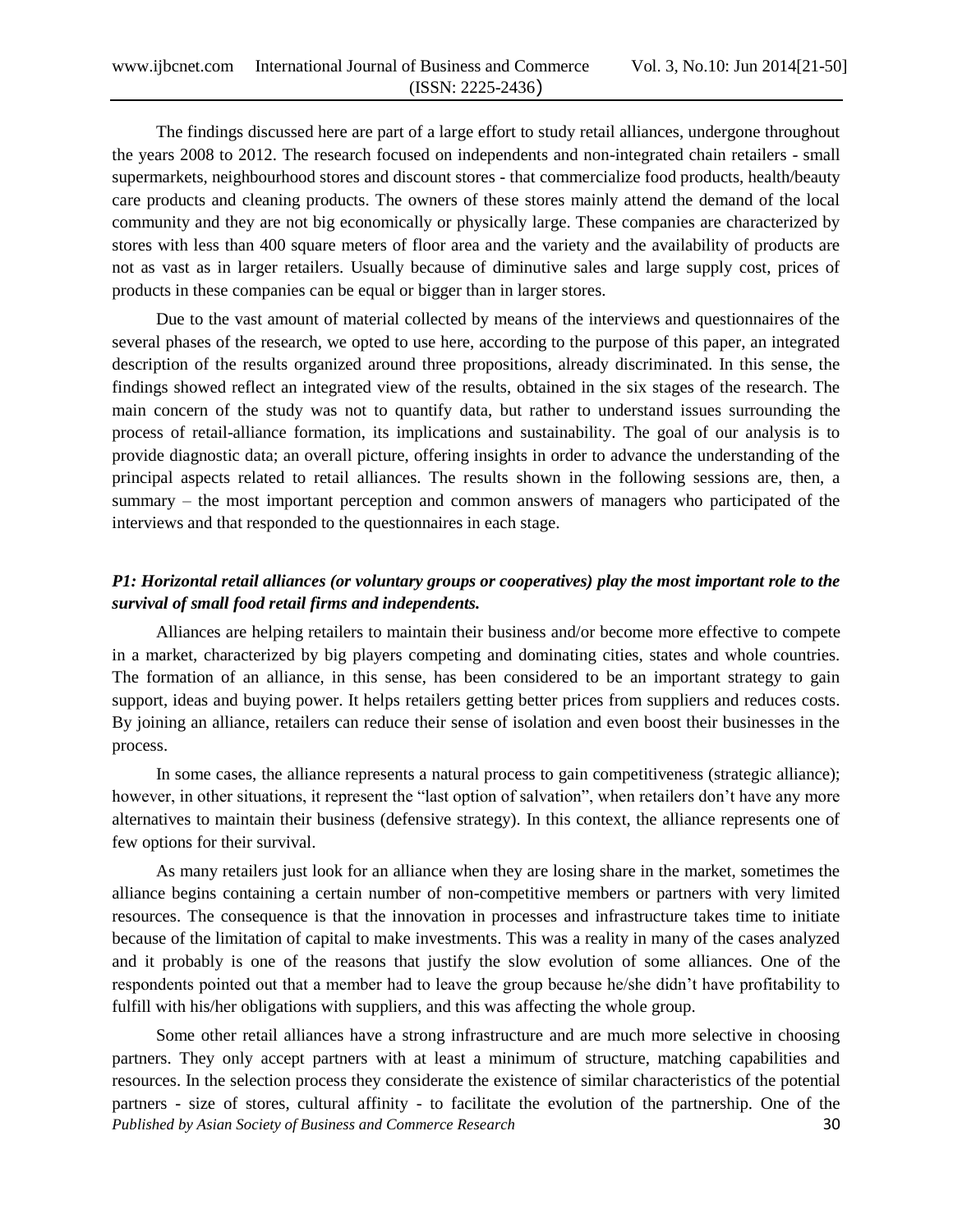respondents was very emphatic in declaring that members just accept new partners that have some competitiveness – "who are material for success". They know that the potential partner wants to be part of the alliance to improve his/her efficiency, but as a pre-requisite, he/she initially needs a minimum of conditions to make the adaptations required to create success in the long term. In his/her opinion, the continuous investment realized by the members is an important factor in contributing to the performance of the alliance.

Alliances are now much more concerned and rigorous about chosing future partners than they were in previous ages of alliance formation. They realized that the discontinuation of a member is not easily achieved and can be costly. Also, they understood that the alliance can not be a network of weak independent retailers banded together to fight against the large and big companies. They have to be a strong group, working professionally with a view to becoming stronger in order to improve competitiveness. It is important and critical to the success of the alliance in the long run that the partners be selected with great care. In some of the cases studied, the new member easily fits into the allied group, especially when there is a high level of cultural affinity, which made the partnership easier; in others, this process took time and a lot of energy. Even if members became part of a retail alliance with some doubts and caution, as soon they start to benefit from the partnership and becoming familiar with the processes involved, they generally become more inclined to participate actively in the alliance.

To become a regular member, normally the retailer must first pay an initiation fee - in order to formalize the union. In most situations, the members have also to pay monthly membership dues to maintain the central office and make the appropriate investments. If a member requires an additional service from the central office, some alliances have potential to offer special consulting services. In this case, generally it is necessary to pay a specific fee. Most requirements are concerned with accounting, financing and managerial support, and training sessions. But we noticed, however, that some alliances don"t have the structure and organization to offer these services to members.

Our study found that the retail alliance was recognized as an alternative and valuable tool to ensure the sustainability of small firms by almost 100% of the interviewed. It was clear that most of the respondents believe that the alliance plays a vital role in offering benefits to the members involved. However, some respondents point out that the simple adherence to an alliance does not guarantee the "survival" of any company. It is necessary that they continue innovating and improving their services, developing market research with consumers, modernizing technology, creating new services to attend the clients needs. After joining an alliance, each member, individually and in parallel, has to offer a competitive "package of additional service" to achieve the financial success of their own business.

Even recognizing that one of the first objectives for retailers in joining an alliance is to increase bargaining power with suppliers, over time they can embrace new perspectives and attain new goals. It is common that the alliance starts as a "buying group" with a strong focus in buying cheaper products, and extends its joint activities as the buying process becomes consolidated.

In the beginning some members are distrusting of the alliance but give it chance to see "what substantial benefits they can get". When members realize that group working gives better results than individual effort, they are more propitious to cooperate. Retailers become more committed as soon as they notice that the alliance can improve their business and add value to their internal and external processes. Some respondents emphasize that the retail alliance has to do more than just "save money", because they believe that an alliance that only focuses in increasing the bargaining power of the members, is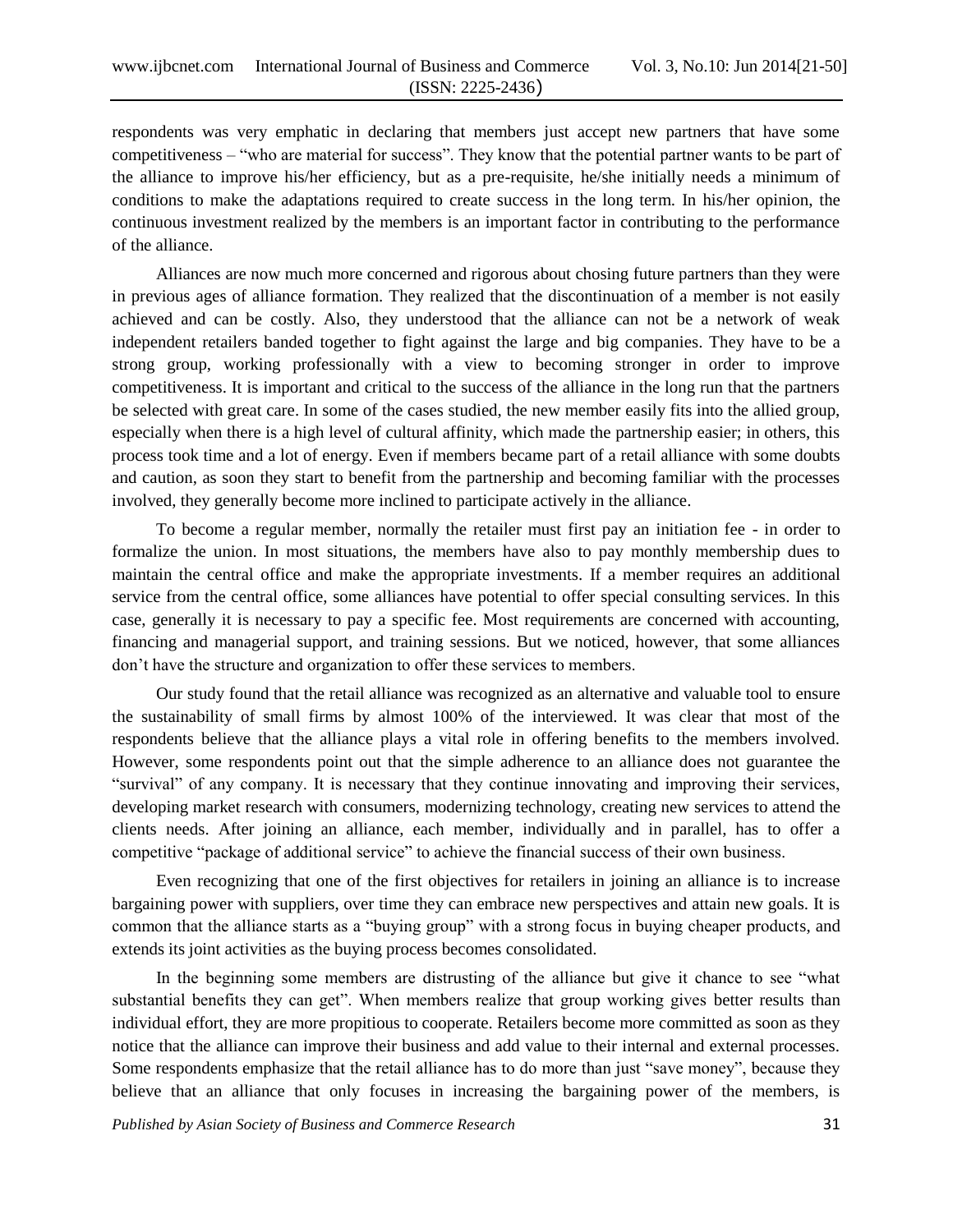"predestined to failure". In this sense, they believe it is important the alliance defines a plan to explore future joint activities and that this must be clear to all members involved. Based on our empirical research, we noted that these additional join activities were (in this order): advertising, promotional activities, creation of a new brand name (logo), standardizing of stores/layout and uniforms, production of own-label products, joint training, integrated logistic, partnership in legal actions, integration of recruitment and selection of employees.

It is important to note that most of the retailers involved in the retail alliances investigated were small independent retailer. Considering this segment, most of them deal with similar problems, especially related to the lack of capital for investment, low bargaining power and economies of scale. In Brazil, alliances in the retail sector strengthened around 1990, and although some alliances already show a certain evolution, most are not very mature. For example, investments in own-label products started quite recently, after 2004 in most of the Brazilian alliances investigated. One of them simply started in 2006 with a pilot-project concerning chocolate Easter eggs. This situation is very different from many European retail alliances, which operate with a very high volume of private label. In general, private label products have a lower price and are an interesting strategy for retailers to generate extra profit, increase their income and improve their image (Bontemps *et al.,* 2008). Some of the respondents to our research were very optimistic about profits generated by these products and affirmed the intention to invest in them. In this sense, we could say that an opportunity exists to be explored.

In most cases investigated, the members essentially buy food products (rice, oil, beans, pasta, tomato sauce, etc.) through the central office (in 30 to 50% of their products" needs); however, they still buy a lot of products individually from suppliers'.

In all alliances studied, the members democratically elect the board of directors from within the membership. The board oversees the operation of the central office and is responsible for managing the alliance. The board provides necessary support to make the alliance more professional, improving capabilities, and monitoring internal and external co-ordination. Generally the boards contract an expert in negotiation to represent the group and to deal with suppliers, acting as an important information channel. The main function of this professional is to analyze the market prices, obtain the proposals and requirements of the members and negotiate the discounts with suppliers. The structure of the operating group at the central office does not usually have more than 10 people. In addition to seeking strong discounts, the board also develops potential projects in which the members can gain efficiency, in addition to gains already achieved through the discounts.

In all cases investigated, there was a contract to formalize and consolidate the partnership between members. However, in some situations this contract was very simple, with a minimum of conditions and obligations. In very few cases we found a careful provision for contingencies, and in a few alliances the members had a business plan to develop future provisions and priorities.

Other aspect identified in the study refers to standardization within a group. The results indicated that not all the stores that participated in a retail alliance are standardized concerning common image, infrastructure, and layout. In some situations, the members prefer to maintain some characteristics and original names; this happens especially when the stores involved have a traditional name, reputation, and presence in the neighbourhood. But in most cases analyzed, we noticed a strong effort of the alliances in creating a unique image in order to get a more professional image. Some alliances contract consulting firms to facilitate this process.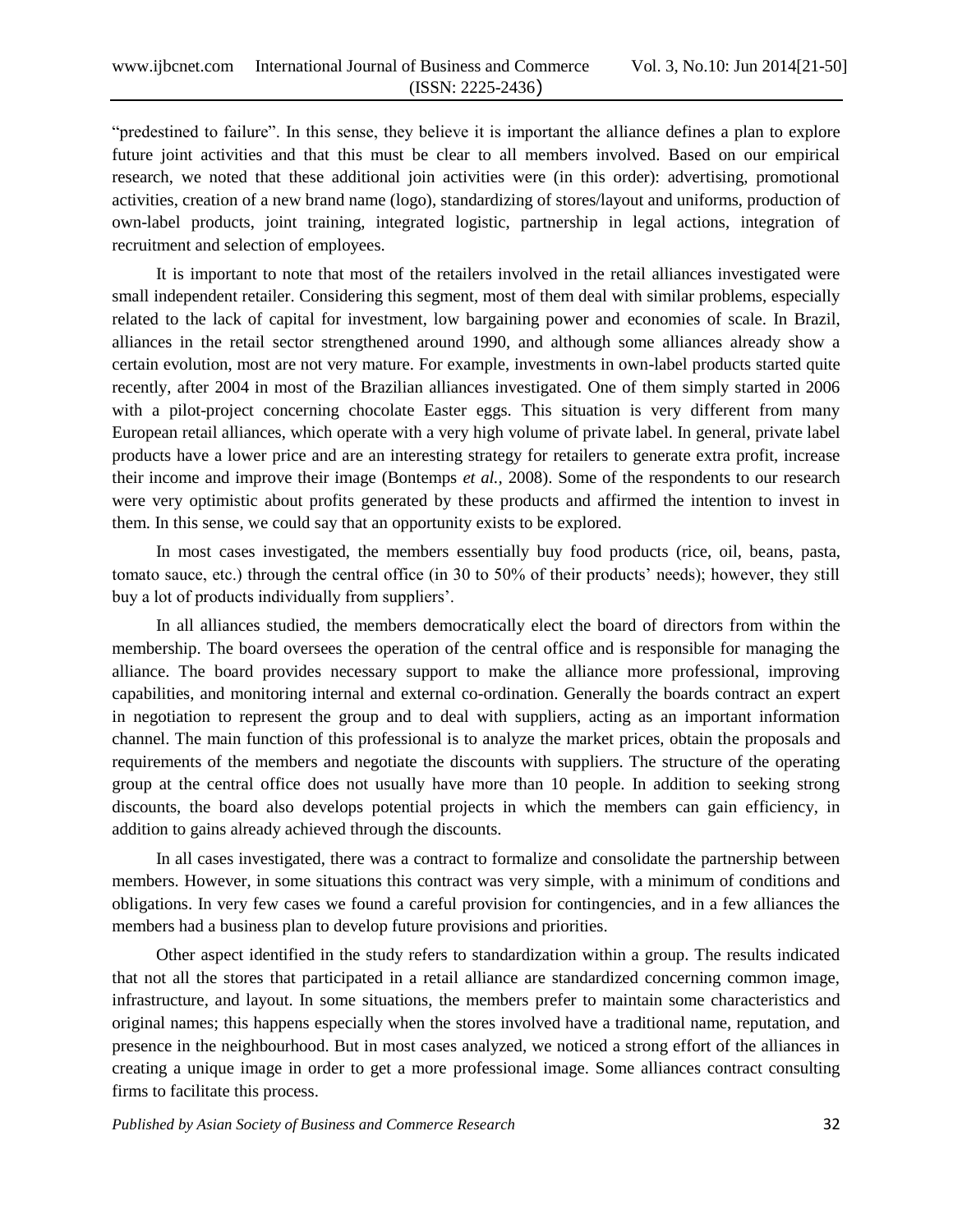A summary overview of the results related to the importance, characteristics; join actions developed and main implications of the retail alliances discussed is provided at Table 3.

# *P2: The establishment of horizontal retail alliances (or voluntary groups or cooperatives) by small food retailers firms has become a worldwide trend.*

The establishment of horizontal retail alliances by small food retailer firms is perceived as a worldwide trend for some of the interviewed, but this is not a consensus. It is seen as a great alternative for independents to gain scale and operate with better prices in some countries or small cities. However, some of the interviewed people do not agree with this trend, especially considering the focus of alliances in "buying products" – a limited focus that is not enough to be guaranty competitiveness in a concentrated market. A lot of problems were cited that interfere with the success of retail alliance in a long term, given the different objective settings among the parties, the misunderstandings barriers that could develop because of the diverse business cultures between the parties and the lack of commitment of the partners. Some respondents believe that alliances are too complex to be coordinated and managed and that diversity of products mix and quality in services can be better options to maintain their business.

The controversies about this proposition (if retail alliances have become a worldwide trend) can be availed considering some comments of the respondents:

*"I think the perspective for the retail alliances is good, but it will take a lot of focus, discipline, and cooperation to achieve the goals". USA*

*"Horizontal alliances have prolonged the life of many independents but are under threat themselves. The long-term prognosis is not good. They will decline. Without "protection" of the Government, the only way for them to survive is becoming more efficient of more specialized, possibly offering a range of community services other than food". UK*

*"Alliances in the retail sector are a reality. But their success depends of following some steps: a) implementation of realistic goals within the association; b) restriction barriers to those who don't follow the common objectives established by the association and implementation of ethics and conduct codes; c) delegate authorization to the association to improve and evaluate operational processes and professional and personal skills development among the association's members". Mexico*

*"I think the outlook is mediocre. These organizations are just starting to gain traction, but I worry that the chains already control the market place too greatly for smaller associations to be able to work their way in". USA*

*"Horizontal retail alliances make competition for small retailers possible. I think they can survive if they use the right strategy". Netherlands*

*"Alliances are evident in many other retail sectors and have been quite successful. They are developed when fundamental changes take place in a sector and the existing firms look for ways to compete using their existing/traditional format. The alliances typically are focused around gaining purchasing economies and improving support for management (training, IT, financial systems, etc.). I feel alliances/voluntary groups will continue to exist for several decades, but they are not likely to grow into major market factors." USA*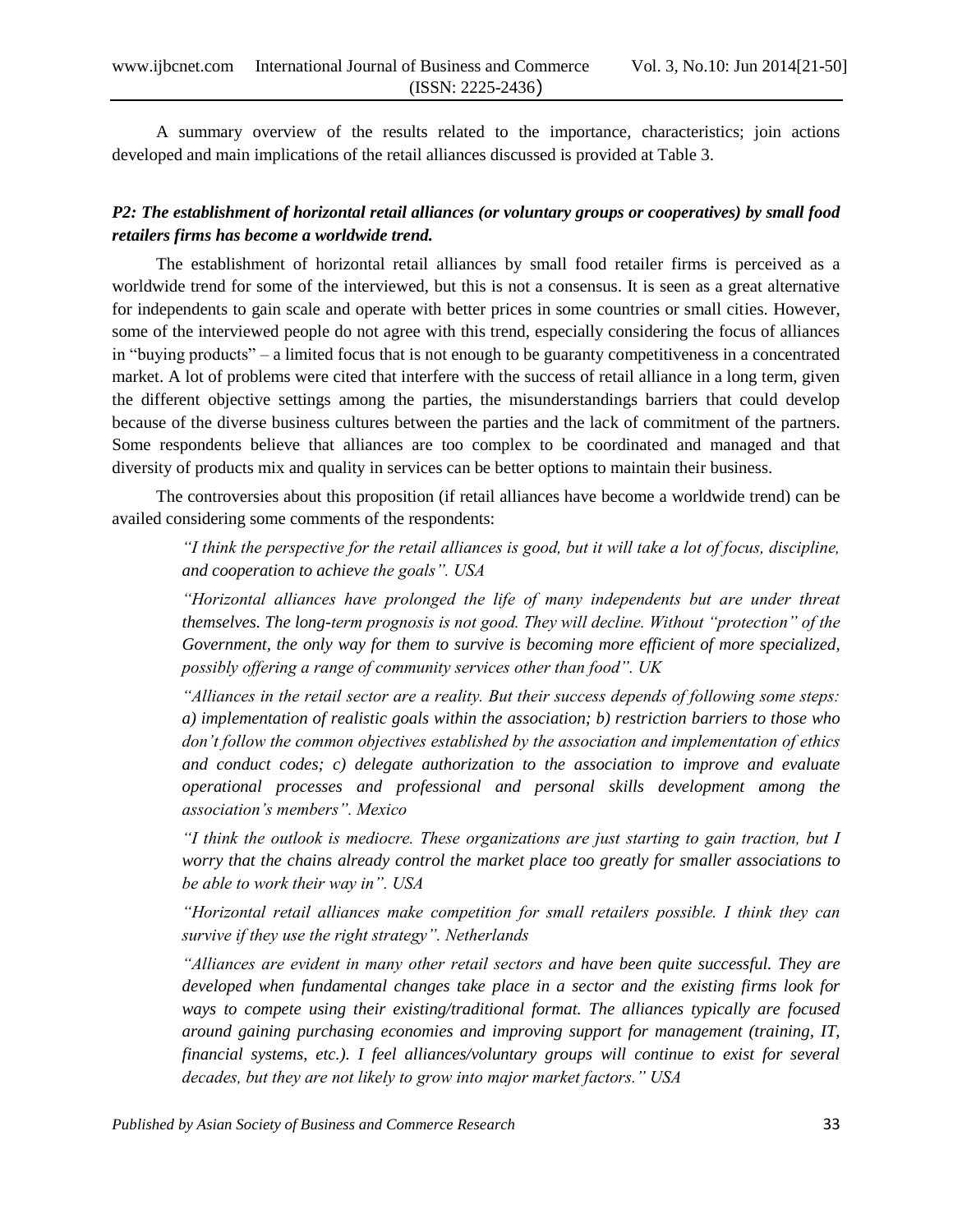*"Retail alliances shall not be seen only as guarantee of the independent trade, but also as the only alternative for the industry". Czech Republic and Slovak Republic*

*"The outlook depends on how well they are able to fend off challenges to their market share by the major multiples like Tesco and Sainsbury." UK*

*"The horizontal retail alliances have very limited impact in the long run. Outlook is low as the major retailers are sensitive to the market and cover many of the niches. In particular the major players, particularly Tesco and Sainsbury are entering the convenience store sector." UK*

*"I think the perspective of alliances in the retail sector in Switzerland is very small, but there is a huge opportunity to challenge the market and go a different route. Whether that can be achieved by the current alliances is another question, definitely not if independents main reason for joining together is buying power to react towards the big chains." Switzerland*

*"The concentration is so high; it is too late for cooperation of the small ones. In the past it was the right step and ensured the survival of the independent retailers. But also the independent ones have to grow and increase their area and number of shops." Germany*

# *P3: One of the most important barriers for the cooperation between small food retailer firms and*  independents to succeed is the lack of involvement and commitment of the actors within the *cooperative.*

The empirical research strongly suggests that alliances are an important, even crucial strategic consideration, and can be used to great benefit. However, several recurring factors are pivotal for their success. Before deciding to become a member, each retailer has to analyse an important issue – the potential benefits have to exceed the disadvantages. The road to the monitoring of an alliance has been long and in some cases takes a lot of effort. The most evident obstacles we notice in this sense refer to the lack of commitment of some actors within the retail alliance, and to cultural differences between members. Both elements have a very significant impact on the success of an alliance in the long run as they are indispensable elements to create the right conditions for its consolidation. The lack of commitment was a problem found most in the beginning of the alliance formation; however, we found some cases that still were dealing with this obstacle, even in a mature stage. In situations where members were predominantly focused on short term goals (to save money), the results of the partnership were limited, directly affecting the performance in the long-term. So, it is essential to develop an understanding from the beginning, such that the gains can be realised for years to come.

It is clear for us that commitment is required in all phases of the alliance evolution. Motivation and enthusiasm of members are not sufficient to develop a strong alliance. This can be perceived in some comments of interviewees:

"The commitment of each participant to a purchasing group with clear views and strategies are the main success keys of an alliance." Czech Republic/Slovak Republic;

"Diverse businesses have a hard time working together as one entity". USA;

"Disagreements on the strategy and the consequence lack of commitment." Netherlands;

"It is difficult to administrate the conflict of interest and the commitment of the partners". UK;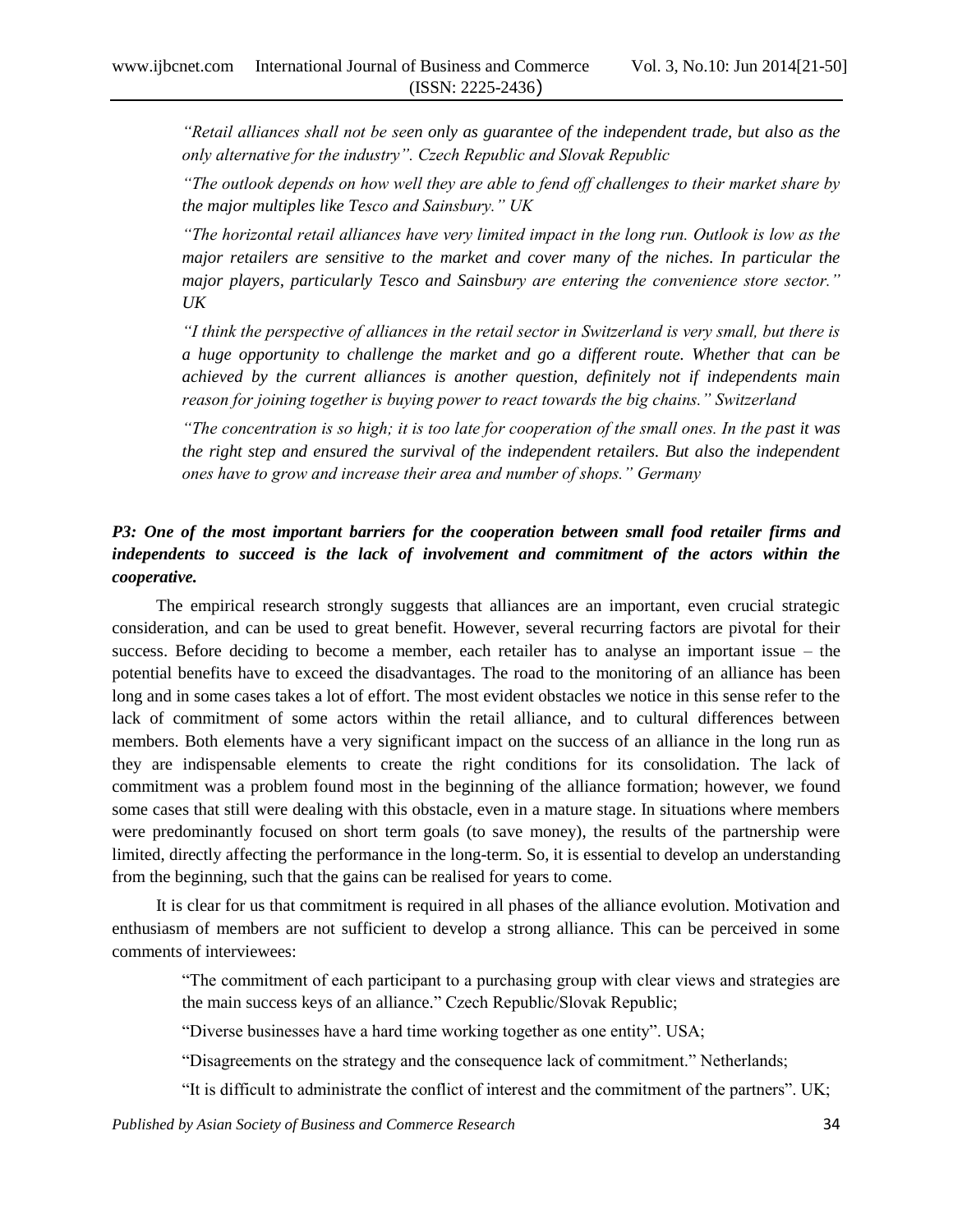"Inconsistency and lack of commitment are the main factors that affect the success of the horizontal retail alliances." UK.

We particularly believe that commitment assumes a special critical importance in the beginning of alliance evolution, because it is when the alliance most requires changes in the traditional thinking and attitudes of its members; and when the members are formatting and building the core characteristics and scope of the group. Commitment helps to develop, from the beginning, a common direction, transparency, strong belief in working in partnership, clarity about what each partner offers and what is expected from him/her to facilitate achievement of cooperative goals.

Cultural difference is another critical element to construct a solid alliance. These differences are directly connected to personal experiences and reflect deeply the way people think and act - their perceptions and expectations about the world. In the study, we detected that with less compatible cultures and core values between members, the effort required to build synergies and results is bigger than with more homogeneous values. Sometimes, the members" different perspectives and interests resulted in resistance to change and to make the adaptations needed to march in a common direction.

To work with other retailers in practice is more complex than in theory. We are talking about a relationship between companies with different expectations and goals. To reverse the traditional "individual mentality" to a new style of "partnership attitude" is not something easy and takes time. Some insightful observations suggest that this change requires effort from the members to work through differences of opinion and diversity of personalities, accept different viewpoints, and be flexible and open to new ideas. It is also necessary that the board of the alliance revaluates partners" goals and expectations periodically. For some retailers, working in a different way than they were used to was painful. It was necessary to create an efficient reciprocal relation through long time cooperation and focus on continuous assistance to develop a common vision. We found some cases that had problems in the beginning of the alliance, especially when suppliers offered to members, individually, lower prices than those available from the alliance. When members had an opportunity of getting better prices directly from the industry, they enjoyed it and didn"t share this benefit with other partners. In this situation, the bargaining power of the alliance was directly affected. This kind of individualistic action was very common in the beginning of some alliances.

In some situations, the members are tied to the alliance, not only by contract, but by concept, name, product, and activities developed. Some respondents declared that in the beginning of the relationship they were afraid to lose control through working with other organizations. They feared to lose their own culture, characteristics and control over total operations, when entering into an alliance. In many situations it was necessary that retailers gave up some portion of independence for the benefits and interests of the group.

Most alliance analysed represent those typically found in Brazil. It is rare to find an alliance that has more than 100 members in the country, especially because of the size and scale of the Brazilian territory. On the other hand, in many countries in Europe and USA, it is possible to find alliances with higher membership. The larger size of an alliance often results in better opportunities because the potential and scale, but it also is more complex to coordinate and manage.

Many Brazilian independents and non-integrated chain retailers investigated were aware of the limitations brought by their modest size. Some declared an interest to have more members, but "not many more". We also found groups that didn"t have the interest to be bigger, because they are satisfed with the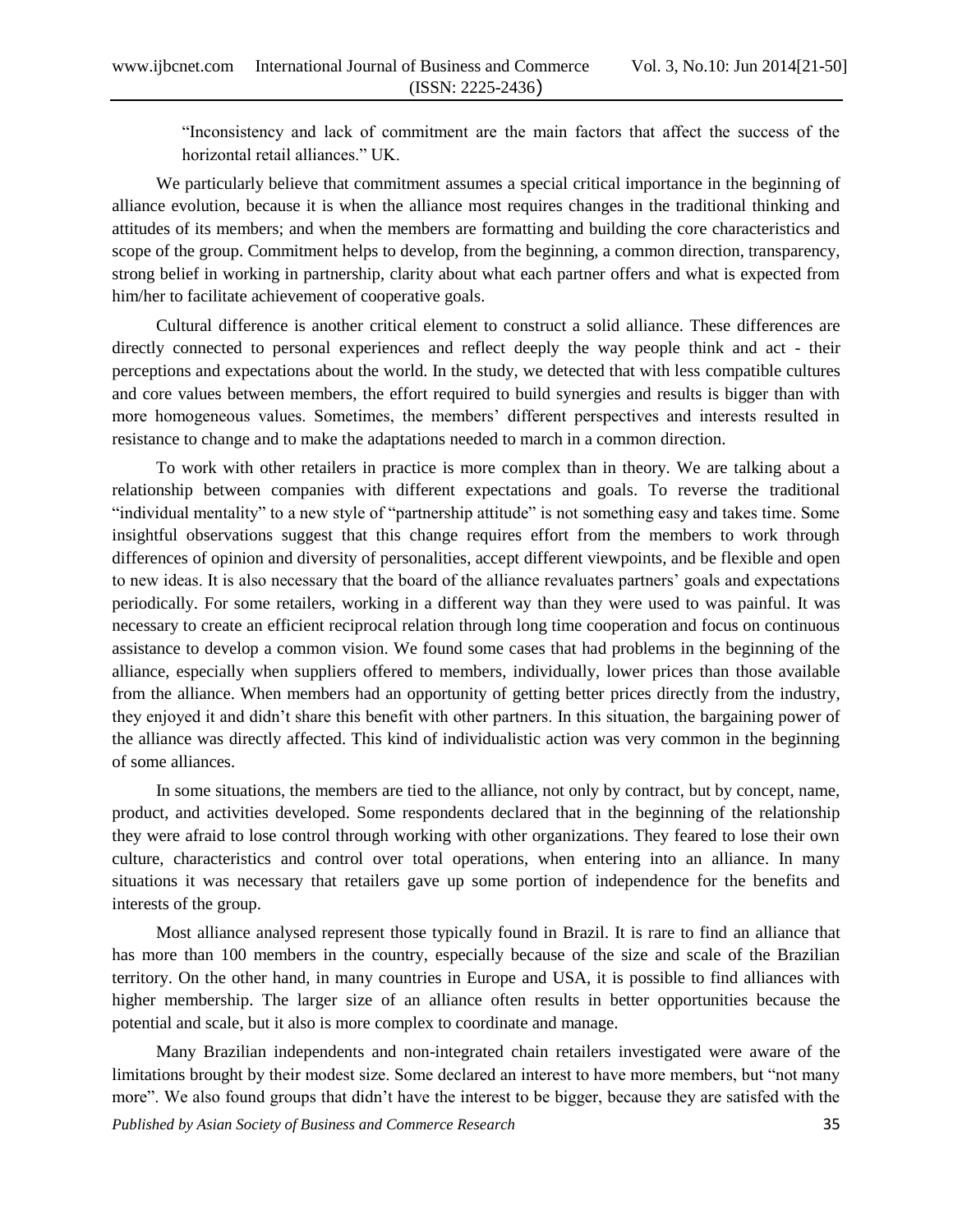performance of the alliance. In some cases the challenge is to find the right/better size of the alliance - to gain scale but at the same time not be difficult to coordinate it.

The drawbacks the retailers have to face to the alliances succeed, according to the respondents are:

- $\triangleright$  Lack of involvement and commitment of the actors within the retail alliance
- $\triangleright$  Passive participation of some members some associates just believe that the alliance is going to resolve all their problems
- $\triangleright$  Cultural differences and lack of affinity among some actors lack of a match in values or "business philosophy"
- $\triangleright$  Difficult group cohesion different structures, different locations, different opinions
- $\triangleright$  Conflict of interest within the association
- $\triangleright$  Existence of individualistic actions that limit joint benefits
- $\triangleright$  Union of heterogeneous firms with different expectations and goals
- $\triangleright$  Diversity can be a disadvantage in an inflexible association structure
- $\triangleright$  Fear to lose control and lose individual characteristics fear to lose uniqueness, individual entrepreneurial spirit, freedom of creativity, autonomy of an independent store
- $\triangleright$  Danger of pasteurization of offers rather than tailoring them to market conditions
- $\triangleright$  Important purchases not made through the group (reducing opportunities for scale economies)
- $\blacktriangleright$  Lack of clearly defined roles/ responsibilities
- $\triangleright$  Lack of understanding among the actors (they should be allies and not competitors)
- $\triangleright$  Lack of profitability of the operations accomplished by the alliance
- $\triangleright$  Lack of standardization of products
- $\triangleright$  Lack of differentiation in merchandise
- $\triangleright$  Lack of standardization among the involved stores of the alliance
- $\blacktriangleright$  Lack of innovation
- $\triangleright$  Bad image evaluation from the community
- $\geq$  Timid vision of some associates about the need of technological innovation and modernization
- $\triangleright$  High competition in the retail sector, mainly price competition by the big chains
- $\triangleright$  High tributes paid by the alliance central office
- $\triangleright$  Problems in the structure of alliance that limit its ability to attend to all retailers' needs
- $\triangleright$  Difficulties in professionalizing the central office
- $\triangleright$  Difficulty of developing integrated actions
- $\triangleright$  Dilution of management authority in associate firms
- $\triangleright$  Average speed of members meaning a weighted for of the strongest and the weakest ones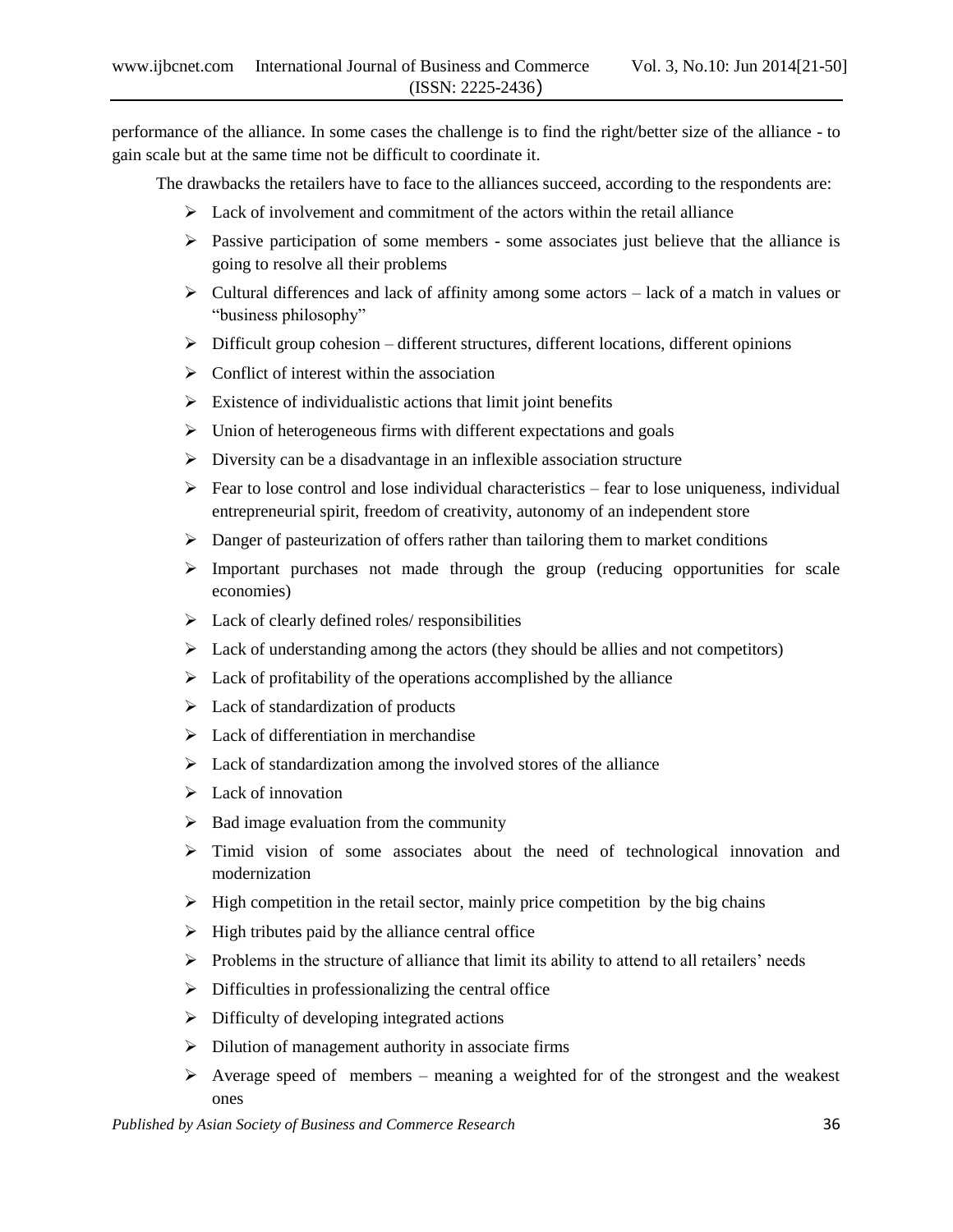- $\triangleright$  Lack of trust and credibility among some suppliers about the retail alliance
- $\triangleright$  Difficult relationship with big organisations suppliers want to keep the profit margins they had before
- $\triangleright$  Difficulty to define common goals and future investments
- $\triangleright$  Some associates resist investing when certain necessary improvements are needed
- $\triangleright$  Insolvency of some retailers involved in the alliance
- $\triangleright$  Loss of independence and power
- $\triangleright$  Doing things "the way we always have done"
- $\triangleright$  Some systems often becomes too bureaucratic and slow to act on the market
- $\triangleright$  Obligations they have to follow
- $\triangleright$  Difficulty to maintain the uniformity of the concept (as in a franchising)
- $\triangleright$  Proposal of the horizontal networks it is needed a proposal with benefits to external stakeholders
- $\triangleright$  Lack of professionalism of some family companies (they don't adopt professional standards within the association)
- $\triangleright$  Lack of standardization of the logistics among associated stores
- $\triangleright$  Low volumes of purchases (low number of associates in an alliance many times limit the economies of scale)
- $\triangleright$  Low number of associates (only with a reasonable number of associates the alliance will be able to offer and to sustain services; otherwise, the benefits are limited)
- $\triangleright$  Cost of products is not as cheap as in a vertically integrated system
- $\triangleright$  Communication problems between administration and associates
- $\triangleright$  Loss of control over product range and mix
- $\triangleright$  Too complex planning and coordination
- $\triangleright$  Inexistence of operational improvements to reduce costs; without these improvements independent chains haven"t been able to take advantage of having lower prices
- $\triangleright$  Associations can be disorganized and inefficient

# **5. CONCLUSION AND FURTHER STUDIES RELATED TO RETAIL ALLIANCES**

We believe that this paper is just one of the first steps in an important research field that should be more investigated. What we tried to do is ferment the debate on horizontal alliances in the retail sector and provide a basis for further studies in this area.

The review of the main aspects of this study and key findings are shown in Table 4.

*Published by Asian Society of Business and Commerce Research* 37 Considering the scope of this study, the results provide useful information and new insights to both academic and practitioners, facilitating the comprehension toward the effective development of horizontal retail alliances. The establishment of horizontal retail alliances (or voluntary groups or cooperatives) by small food retailers firms has in some way become a trend in various countries. This is not a consensus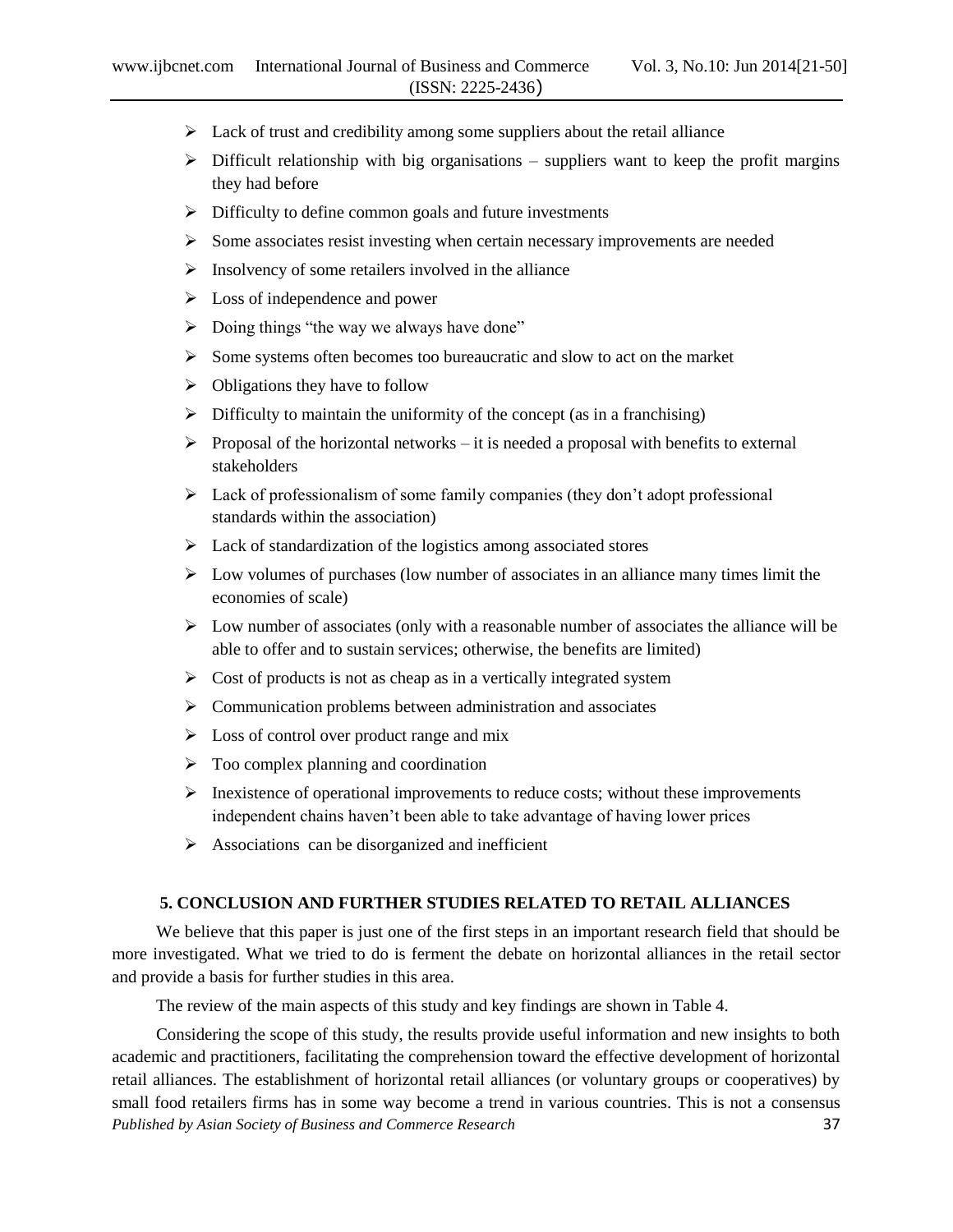between the respondents, but there is a common understanding that in some countries or areas horizontal alliances can be helpful for independent retailers to obtain countervailing sector power, and one way in which independent retailers have been able to fight against the multiple chain retailers that are now offering convenience in different formats in neighborhood areas. Such alliances groups operate in a variety of ways in different countries, but the main advantage is to gain some of the buying power of multiple retailers by collating orders from a variety of independent retailers and negotiating with suppliers and manufactures through a central buying organization. In return, independent members pay a subscription, and often adopt a symbol group identity which includes trading under a common brand name and stocking a certain amount of own-label products.

However, to build a horizontal alliance is not an easy process. The paper discussed several problems the potential members have to face, for example, in the differences between objectives and goals, in dealing with the fear of losing control, uniqueness, individual entrepreneurial spirit, freedom of creativity and other issues of autonomy.

Some other choices can be adopted in a complementary way. The independent retailers can, for example, also find a competitive edge through offering a better customer service than the multiple chains and through selling unique produce that multiples cannot get or do not consider economic to stock.

In reviewing the existing research and literature on retail alliances, we noticed the lack of academic publication on some issues that belong to this ample theme, even considering their relevance. This review identified some main aspects and interesting issues for further research, as described in Table 5.

We noted that there has been a lack of attention paid to horizontal retail alliances, as most studies tried to explain the partnership between retailers and suppliers, especially considering alliances between two firms. As we discussed before in this paper, we identified the growth of cross-border alliances studies; however, the attention to alliances between small retailers is relatively neglected. Even considering our effort to find publications about retail alliances, the few we found concentrated on explaining the members" motivation to the alliance formation, and generally they concerned purchasing groups, with a limited scope of joint actions. Most authors have often sought to identify the "phenomenon" alliance; however, we didn"t find a single study that discussed deeply the conditions that lead to the sustainability of retail alliances. Further studies could also bring some relevant contribution by analysing quantitatively the benefits that members can obtain by joining a horizontal retail alliance.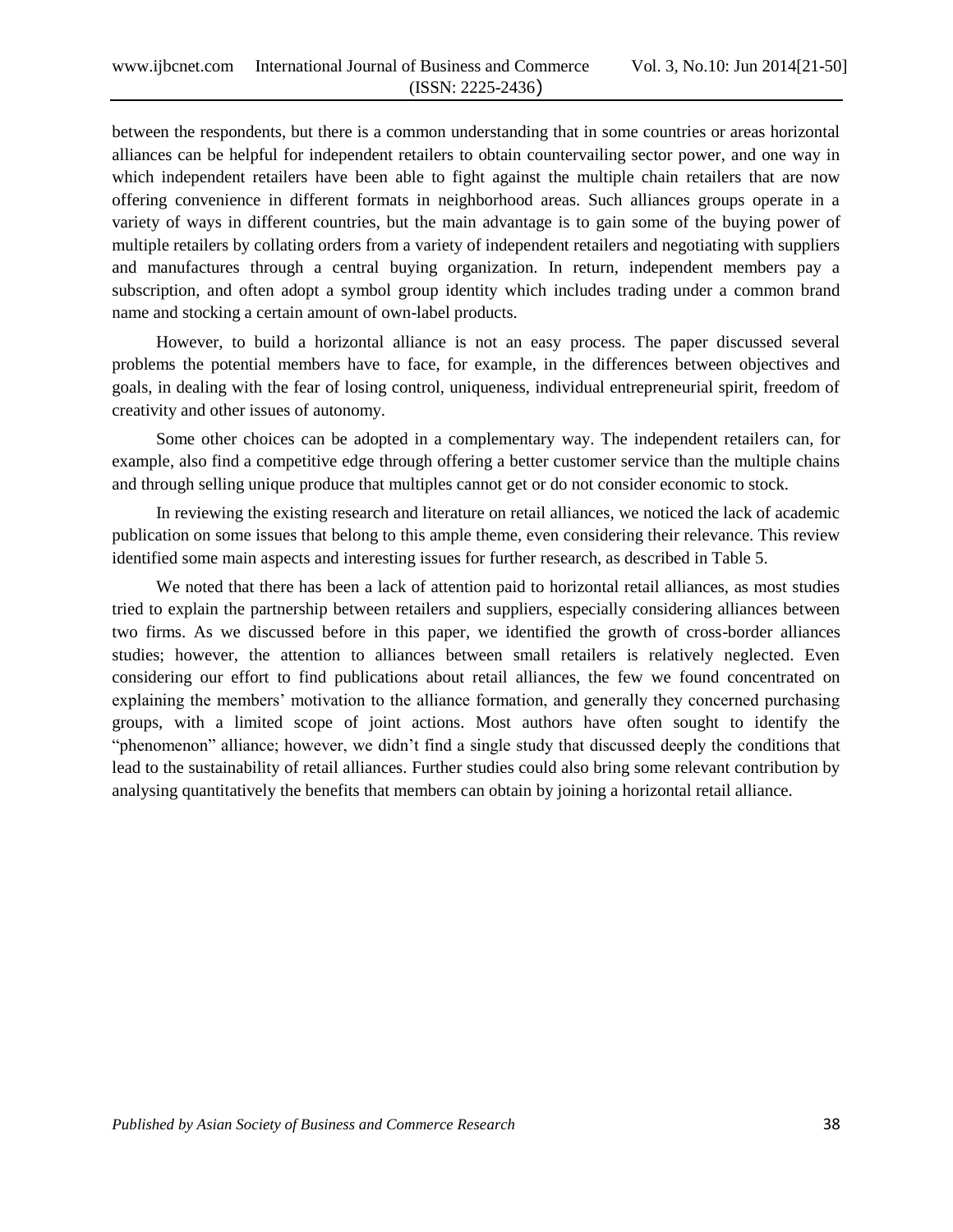# **REFERENCES**

- [1]. ADDY, G.N. (1995). Strategic alliances under the "competition act". In:*Information Bulletin*. Complains and Public Enquiries Centre. Bureau of Competion Policy. Industry of Canada. Hull, Quebec.
- [2]. ALLEVATO JUNIOR, J.L. (2001). *Acting as one*: associativismmo no ramo supermercadista práticas, desafios e tendências. Estudo realizado pela área de pesquisa da ActAsOne Ltda em janeiro de 2001.
- *[3].* BARNIR, A.; SMITH, K.A. (2002). Interfirm alliances in the small business: the role of social networks. *Journal of Small Business Management,* v.40, n.3; p.219-233.
- [4]. BARON, S.; HARRIS, K.; LEAVER, D.; OLDFIELD, B.M. (2001). Beyond convenience: the future for independent food and grocery retailers in the UK. *The International Review of Retail, Distribution and Consumer Research*, v.11, n.4, p.395-414.
- [5]. BELL, R.; DAVIES, R.; HOWARD, E. (1997). The changing structure of food retailing in Europe: the implications for strategy. *Long Range Planning*, v.30, n.6, p.853-861.
- [6]. BENGTSSON, M.; KOCK, S. (1999). Cooperation and competition in relationships between competitors in business networks. *Journal of Business & Industrial Marketing*, v.14, n.3, p.178- 193.
- [7]. BONTEMPS, C; OROZCO, V; REQUILLART, V. (2008). Private label, national brands and food prices. *Review of Industrial Organizations*, v.33, n.1, p.1-22.
- [8]. BOURLAKIS, M.A.; WEIGHTMAN, P.W.H. (2004). *Food supply chain management*. Oxford: Blackwell Publishing Ltda.
- [9]. BROOKE, B. (2009). *Benefits outweigh risks in franchising*. [Online] Available: http://www.bobbrooke.com/franchisebenefits.htm. (August 16, 2009).
- [10]. BURKINK, T. (2002). Cooperative and voluntary wholesale groups: channel coordination and interfirm knowledge transfer. *Supply Chain Management: An International Journal*, v.7, n.2; p.60-70.
- [11]. BYROM, J.; MEDWAY, D.; WARNABY, G. (2003). Strategic alternatives for small retail businesses in rural areas. *Management Research News*, v.26, n.7, p.33-50.
- [12]. CHUNG, Q.B; LUO, W.; WAGNER, W.P. (2006). Strategic alliance of small firms in knowledge industries: a management consulting perspective. *Business Process Management Journal,* v.12, n.2; p.206-234.
- [13]. CLARKE-HILL, C.M; ROBINSON, T.M.; BAILEY, J. (1998). Skills and competence transfers in European retail alliances: a comparison between alliances and joint ventures. *European Business Review*, v.8, n.6, p.300-310.
- [14]. CLIQUET, G. (1998). Integration and territory coverage of the hypermarket industry in France: a relative entropy measure. *The International Review of Retail, Distribution and Consumer Research*, v.8, n.2, p.205-224.
- [15]. COCA-STEFANIAK, A.; GALLSWORTH, A.G.; PARKER, C.; BAINBRIDGE, R.; YUSTE, R. (2005). Decline in the British small shop independent retail sector: exploring European parallels. *Journal of Retailing and Consumer Services*, v.12, p.357-371.
- [16]. DEVLIN, G. BLEACKLEY, M. (1988). Strategic alliances: guidelines for success. *Long Range Planning*, v.21, n.5, p. 18-23.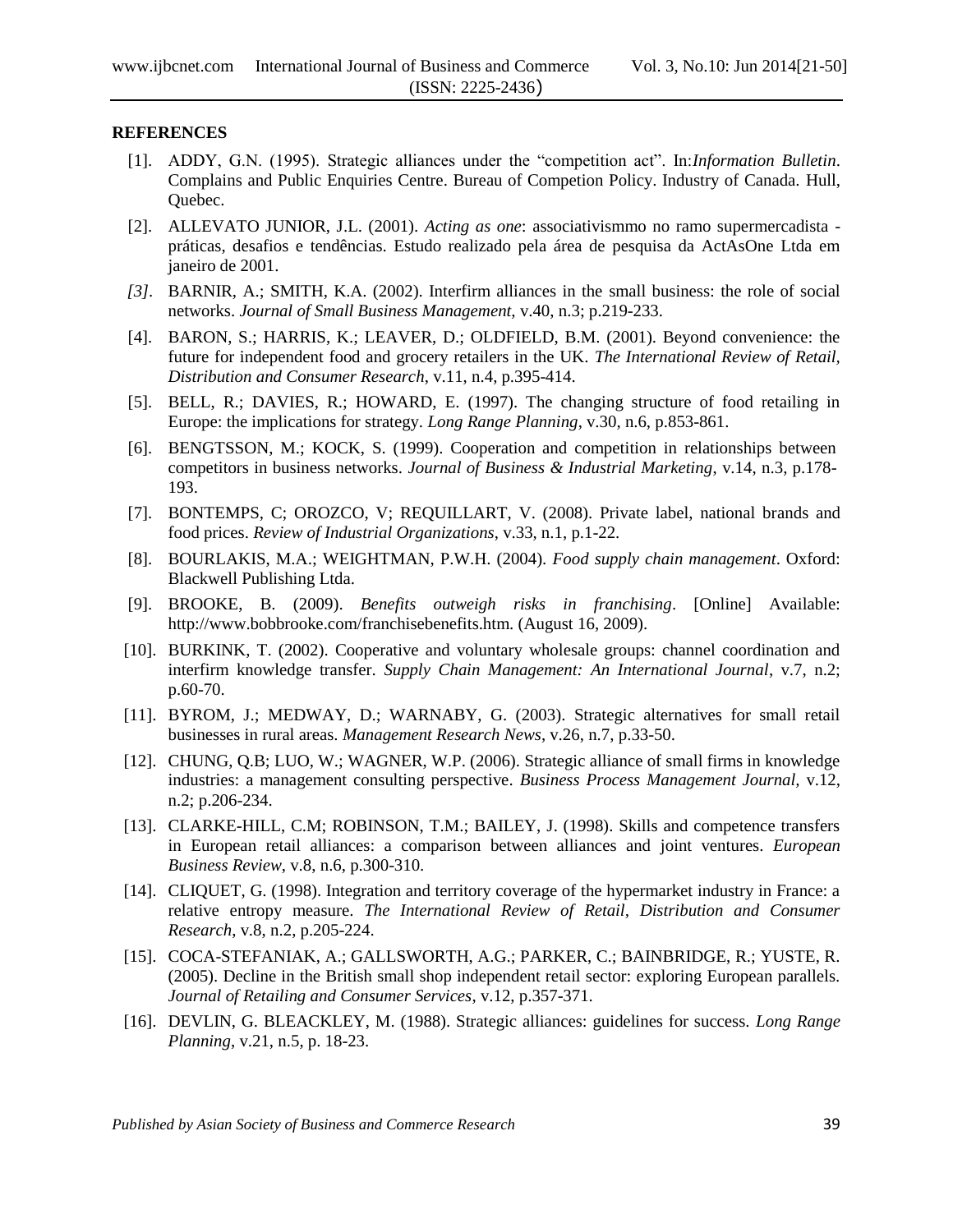- [17]. DOBSON, P.W. (2002). *Retailer buyer power in European markets*: lessons from grocery supply. Research Series. Paper 2002:2. ISBN 1859011771. Business School, Loughborough University, June.
- [18]. DONCKELS, R.; LAMBRECHT, (1995). J. Network and small business growth: an explanatory model. *Small Business Economics*, v.7, n.4, p.273-289.
- [19]. DOZ, Y.L. (1996). The evolution of cooperation in strategic alliances: initial conditions or learning processes? *Strategic Management Journal*, v.17, p.55-83.
- [20]. DUSSAUGE, P.; GARRETTE, B. (1998). Anticipating the evolutions and outcomes of strategic alliances between rival firms. *International Studies of Management & Organization*, v.27, n.4, p.104-126.
- [21]. DUFFY, R.; FEARNE, A. (1995). Partnerships and alliances in UK supermarket supply networks. In: *Food Supply Chain Management*, p.136-152.
- [22]. DWYER, F.R.; SCHURR, P.H.; SEJO, OH. (1987). Developing buyer-seller relationships. *Journal of Marketing*, v.51, p.11-27.
- [23]. ENSIGN, P.C. (1998). Interrelationships and horizontal strategy to achieve synergy and competitive advantage in the diversified firm. *Management Decision*, v. 36, n. 10, p.657-668.
- [24]. FORD, D. (1980). Buyer/seller relationship in international industrial markets. *European Journal of Marketing*, v.14, n.5/6, p.101-112.
- [25]. GELLYNCK, X.; VERMEIRE, B.; VIAENE, J. (2006). Innovation in the food sector: regional networks and internationalisation. *Journal on Chain and Network Science*, v.6, n.1, p. 21-30.
- [26]. GHISI, F.A.; MARTINELLI, D.P.; KRISTENSEN, T. (2006). In: *International agri-food chains and networks: management and organization.* Horizontal cooperation among small and mediumsized supermarkets as a tool for strengthening competitiveness. 1 ed. Wageningen: Wageningen Academic Publishers, v. 1, p. 113-132.
- [27]. GIELENS, K.; DEKIMPE, M.G. (2001). Do international entry decisions of retail chains matter in the long run? *International Journal of Research in Marketing*, v.18, p.235-259.
- [28]. GORDON, D.; WARTON, J. Convenience retailing. (2003). *The Market Report IGD*, Letchmore Health Herts, 2000.
- [29]. HALLSWORTH, A.; BELL, J. Retail change and the Unieted Kindgom Co-Operative Movement: new opportunity beckoning? *International Review of Retail, Distribution, and Consumer Research*, v.13, n.3, p.301-315.
- [30]. HAUSMAN, J.A.; PARKER, D.W.G. (2010). Margin-concentration analysis in the UK groceries inquiry. *Journal of Competition, Law & Economies*, v.6, n.3, p.687-704.
- [31]. HOFFMAN, W.H.; SCHLOSSER, R. (2001). Success factors of strategic alliances in small and medium-sized enterprises: an empirical survey. *Long Range Planning*, v. 34, p.357-381.
- [32]. HOFFMAN, W.H (2005). How to manage a portfolio of alliances. *Long Range Planning*, v.38, p.121-143.
- [33]. HOLLINGSWORTH, A. (2004). Increasing retail concentration: evidence from the UK food retail sector. *British Food Journal*, v.106, n.8/9, p.629-638.
- *[34]. IGD. (2007).* Five major European retailers found Coopernic alliance. *Available: http://www.igd.com/CIR.asp?menuid=50&cirid=1930. (August 15, 2007).*
- [35]. INGLEY, C. (2007). *The cluster concept*: cooperative networks and replicability. Available: http://www.sbaer.uca.edu/research/icsb/1999/27.pdf. (August 16, 2007).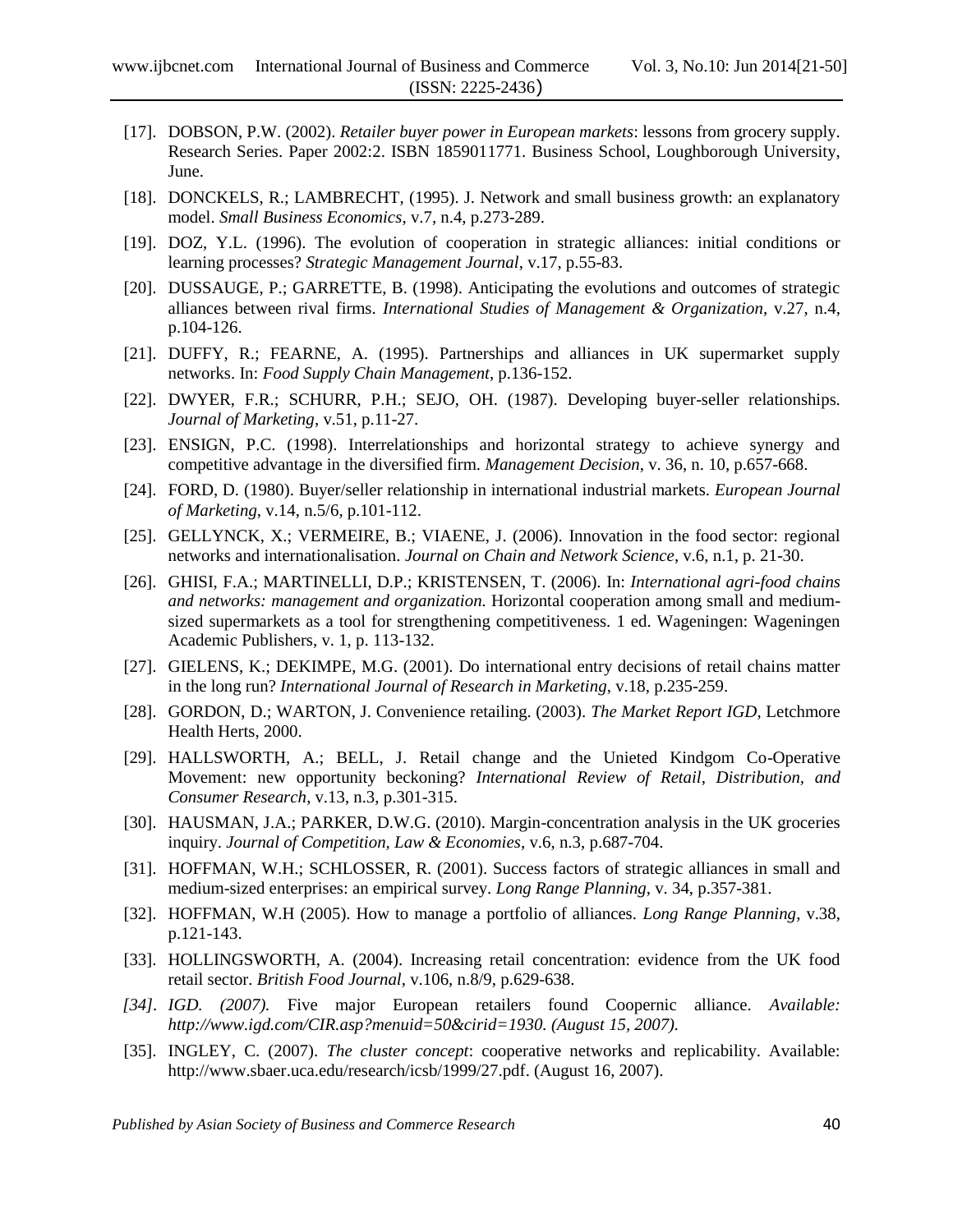- [36]. JACKSON, S.E; SCHULER, R.S. (2007). *Cultural diversity in cross-border alliances*. Available: http://smlr.rutgers.edu/cultural-diversity-in-cross-border-alliances-susan-jackson+&cd=1&hl=pt-BR&ct=clnk. (September 1, 2007).
- [37]. JACQUEMIN, A.; PIERRE, B.; ILKOVITZ, F. (1989). Horizontal mergers and competition policy in the European Community. In: *European Economy*, 40. Publishes by the Commission of the European Communities, Directorate-General for Economic and Financial Affairs, May.
- [38]. JUHÁSZ, A.; SERES, A.; STAUDER, M. (2008). Business concentration in the Hungarian food retail market. *Studies in Agricultural Economics*, n. 108. p. 67-80.
- [39]. KOMOR, M.; PACUT, M. (2009). Internationalization, concentration and structural changes of retail in new central and eastern European member states of the EU. *Journal of Economics & Management*, v.6, p.69-92.
- [40]. KRAFFT, M.; MANTRALA, M. (2006). *Retailing in the 21st century*: current and future trends. New York: Springer Berlin Heidelberg.
- [41]. LEI, D. (1993). Offensive and defensive uses of alliances. *Long Range Planning*, v.26, n.4, p.32- 41.
- [42]. LITZ, R.A.; STEWART, A.C. (2000). Trade name franchise membership as a human resource management strategy: does buying group training deliver 'true value' for small retailers? *Entrepreneurship Theory and Practice,* v.25, n.1; p.125-136.
- [43]. LORENZONI, G.; BADEN-FULLER, C. (1995). Creating a strategic center to manage a web of partners. *California Management Review*, v.37, n.3, p.146-163.
- [44]. LOWE, J. (1993). Pan-European alliances lead the way for the retail sector. *International Journal of Retail & Distribution Management,* v.21, n.2; p.vii.
- [45]. LUPPE, Marcos R. (2010). *Evidências da sofisticação do padrão de consumo dos domicílios brasileiros: uma análise de cestas de produtos de consumo doméstico.* São Paulo. Tese (Doutorado em Administração) – Programa de Pós-Graduação em Administração, Faculdade de Economia, Administração e Contabilidade da Universidade de São Paulo.
- [46]. MASUREL, E.; JANSZEN, R.A. (1998). The relationship between SME cooperation and market concentration: evidence from small retailers in the Netherlands. *Journal of Small Business Management*, v.36, n.2, p.68-73.
- [47]. MCGEE, J.E.; RUBACH, M.J. (1997). Responding to increased environmental hostility: a study of the competitive behavior of small retailers. *Journal of Applied Business Research,* v.13, n.1, p.83-95.
- [48]. MCGEE, J.E.; PETERSON, M. (2000). Toward the development of measures of distinctive competencies among small independent retailers. *Journal of Small Business Management*, v.38, n.2, p.19-33.
- [49]. MEGICKS, P. (2001). Competitive strategy types in the UK independent retail sector. *Journal of Strategic Marketing*, v.9, n.4, p. 315-28.
- [50]. MILLER,C.E.; REARDON, J.; MCCORKLE, D.E. (1999). The effects of competition on retail structure: an examination of intratype, intertype and intercategory competition. *Journal of Marketing*, v.63, n.4, p.107-120.
- [51]. MURRAY, E.A.; MAHON, JR.J.F. (1993). Strategic Alliances: gateway to the new Europe? *Long Range Planning*, v.26, n.4, p.102-111.
- [52]. NOLLET, J.; BEAULIEU, M. (2005). Should an organisation join a purchasing group? *Supply Chain Management,* v.10, n.1; p.11-18.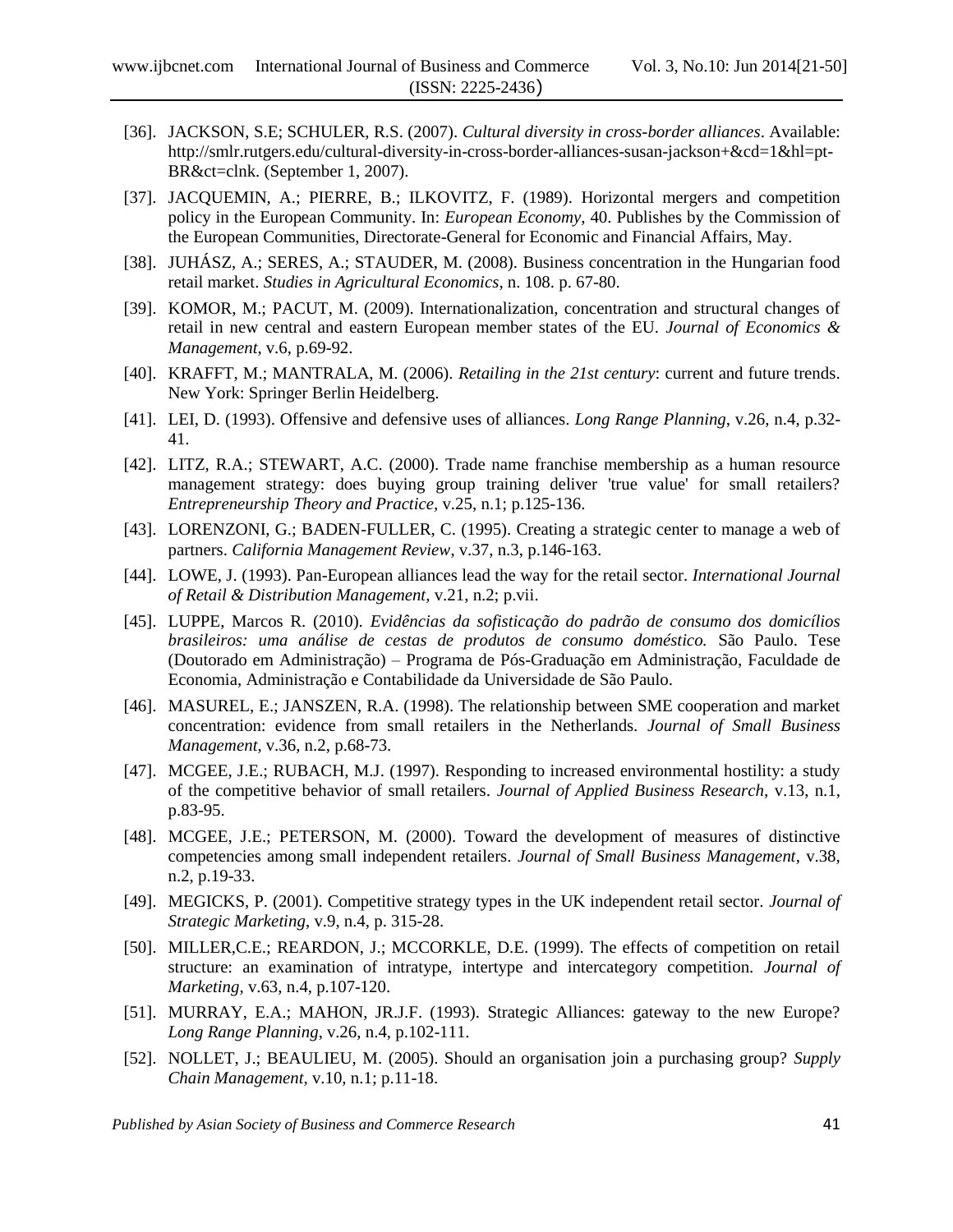- [53]. O'DONNELL, A.; GILMORE, A.; CUMMINS, D.; CARSON, D. (2001). The network construct in entrepreneurship research: a review and critique. *Management Decision*, v.39, n.9, p.749-760.
- [54]. PARNELL, J.A.; LESTER, D. L. (2008). Competitive strategy and the Wal-Mart threat: positioning for survival and success. *Sam Advanced Management Journal*, v.73, n.2, p.14-24.
- [55]. PEKAR JR, P.; ALLIO, R. (1994). Making alliances work: guidelines for success. *Long Range Planning*, v.27, n.4, p.54-65.
- [56]. PLAZIBAT, I.; FILIPOVIC, D. (2010). Strategic alliances as source of retailers competitive advantage. In: *Conference Proceeding* – Fifth International Conference ''Economic Development Perspectives of SEE Region in Global Recession Context'', Sarajevo, october.
- [57]. QUENTAL, C.M.; SILVA, G.F.; LEITE, J. S. (2001). Canais de distribuição: associação de pequenos varejistas*. Cadernos Discentes Coppead*, n.10, p.5-27.
- [58]. RAMAKRISHNAN, K. (2010). The competitive response of small, independent retailers to organized retail: study of emerging economy. *Journal of Retailing and Consumer Services*, v.17, n.4, p. 251-258.
- [59]. RINDFLEISCH, A. (2000). Organizational trust and interfirm cooperation: an examination of horizontal versus vertical alliances*. Marketing Letters,* v.11, n.1, p. 81-95.
- [60]. ROBINSON, T.; CLARKE-HILL, C.M. (1995). International alliances in European retailing. *The International Review of Retail*, *Distribution and Consumer Research*, v.5, n.2, p.167-184.
- [61]. ROUND, D.K. (2006). The power of two: squaring off with Australia's large supermarket chains. *The Australian Journal of Agricultural and Resource Economics*, v.50, p.51-64.
- [62]. SANTOS-REQUEJO, L.; GONZÁLEZ-BENITO, Ó. (2006). Economic success factors in Spanish small retail businesses: an analysis based on sector-relative definitions. *Small Business Economics*, v.15, n.3, p.209-222.
- [63]. SHAW, S.A.; DAWSON, J.A.; HARRIS, N. (1994). The characteristics and functions of retail buying groups in the United Kingdom: results of a survey. *International Review of Retail*, *Distribution & Consumer Research*, v.4, n. 1, p. 83-105.
- [64]. SMITH, A.; SPARKS, L. (2000). The role and function of the independent small shop: the situation in Scotland. *International Review of Retail, Distribution, and Consumer Research*, v.10, n.2, p.205-226.
- [65]. SOARES, A.S; CASTRO, C.C.; BRITO, M.J.; ALVES, R.R. (2011). Benefícios competitivos e conflitos em rede horizontal do setor supermercadista. *Revista Eletrônica de Administração*, v.17, n.2, p.530-559.
- [66]. SOUZA, M.G. *Centrais de negócios*: uma revolução no varejo e na distribuição. (2004). São Paulo: Edições inteligentes.
- [67]. STERN, L. W.; EL-ANSARY, A. I.; COUGHLAN, A. T. (1996). *Marketing Channels*. 5th ed. Upper Saddle River: Prentice Hall.
- [68]. STOEL, L. (2002). Retail cooperatives: group size, group identification, communication frequency and relationship effectiveness. *International Journal of Retail & Distribution Management*, v.30, n.1, p.51-60.
- [69]. TÄGER, U.C. (1992). Cooperating groups in retailing and franchise systems in Europe. UGAL (Union des Groupements D"achat Coopératifs de Détaillants de L"Europe). In: *Report UGAL*. Müchen, june.
- [70]. TREADGOLD, A.D. (1990). The developing internationalisation of retailing. *International Journal of Retail and Distribution Management*, v.18, n.2, p. 4-10.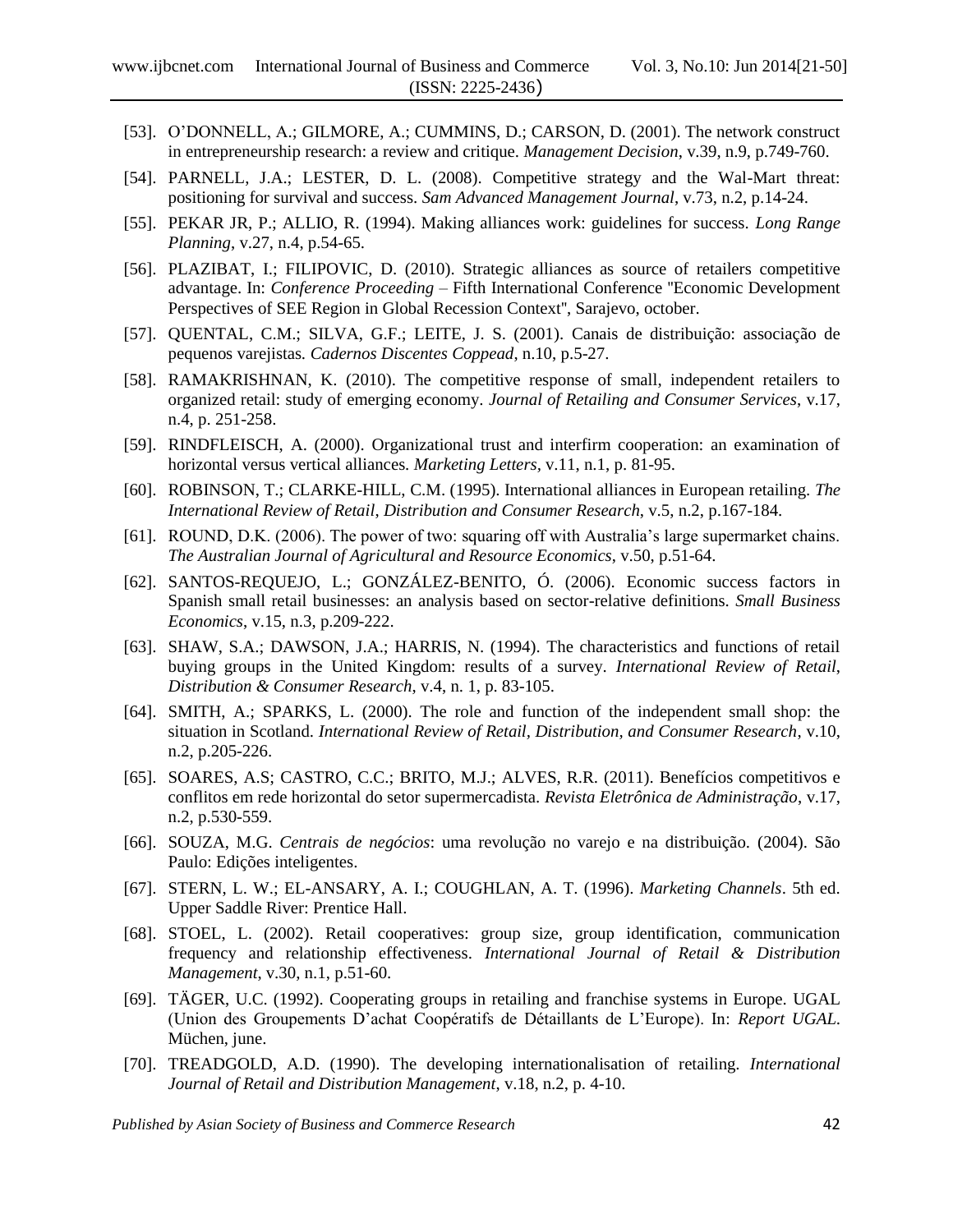- [71]. VRANESEVUC, T.; LISANIN, M.R.; MANDIC, M.; VIGNALI, C. (2006). Small retailers' competition against large store chains in Croatia. *International Journal of Entrepreneurship and Small Business*, v.3, n.3/4, p.447-458.
- [72]. ZENTES, J.; SWOBODA, B. (2000). Allied groups on the road to complex networks. *Technology Society*, v.22, p.133-150.
- [73]. WILLIAMS, S. (1999). Franchise fever. *Management Accounting*, v.72; n.8; p.60.
- [74]. WINGATE, J.W. (1941). Current trends in retail distribution. *Journal of Marketing*, v.5, n.4, p. 410-422.
- [75]. WHITTEMORE, M. (1991). Four avenues to franchising. *Nation's Business,* v.79, n.6, p.48-54.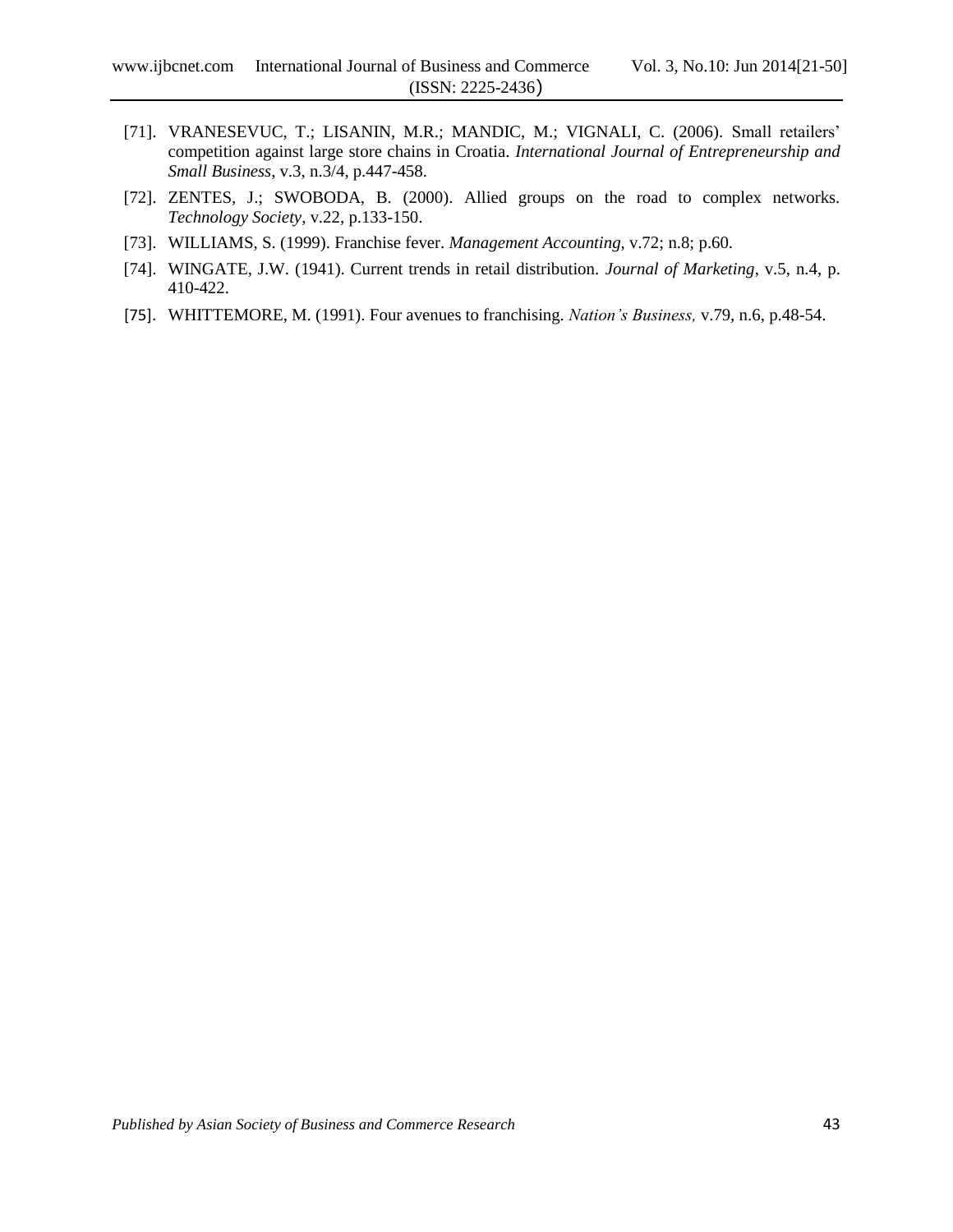# **Table 1: Types and characteristics of the alliances in retailing**

| Type of        | Horizontal retail alliance formed by          | Retail alliances operated by a                                               | <b>Franchising systems</b>                | Cross-border alliance                              |
|----------------|-----------------------------------------------|------------------------------------------------------------------------------|-------------------------------------------|----------------------------------------------------|
| alliances      | independents and non-integrated chain         | wholesaler/retailer                                                          |                                           |                                                    |
| between        | retailers                                     |                                                                              |                                           |                                                    |
| retailers      |                                               |                                                                              |                                           |                                                    |
|                |                                               |                                                                              |                                           |                                                    |
|                |                                               |                                                                              |                                           |                                                    |
|                |                                               |                                                                              |                                           |                                                    |
| The "Idea"     | Members share the costs and benefits, taking  | The wholesaler/retailer try to sell                                          | Small retailers develop uniform product,  | Typically this alliance involves large retail      |
|                | advantage of economy of scale, creating       | products cheaper as possible and offer                                       | selection,<br>advertising<br>and<br>price | organizations on a supranational level,            |
|                | mutually profitable. Members obtain           | support services that can provide the                                        | strategies,<br>featuring a full line of   | illustrating various degrees of collaboration.     |
|                | efficiencies that will allow them to maintain | fidelity of independent and non-<br>integrated chain retailers. This type of | advertised brands. The retailers (the     | The group acts as a single purchasing unit, as     |
|                | their business and/or gain competitiveness    | alliance tends to exhibit the most                                           | franchisees) has the advantage of the     | well as often collaborating on the sourcing of     |
|                |                                               | centralized decision-making structures                                       | experience and the reputation of the      | private label products                             |
|                |                                               |                                                                              | franchiser                                |                                                    |
|                |                                               |                                                                              |                                           |                                                    |
| Main objective | retailers<br>for<br>Compensate<br>structural  | The independents and non-integrated                                          | The independent and non-integrated        | To improve sourcing conditions for its             |
|                | competitive disadvantages in relation to      | chain retailers try to take advantage of                                     | chain retailers try to take advantage of  | members and better compete with larger             |
|                | chain store companies through consolidation,  | purchasing, marketing economies and                                          | purchasing, marketing economies and       | public and private retailers in an increasingly    |
|                | degression<br>and<br>competence-enhancing     | others supporting managerial services.                                       | develop a corporate image, gaining        | competitive market. This alliances permits         |
|                | effects                                       | The aim is to bring coordination among                                       | visibility on the market                  | partners achieve significant improvements in       |
|                |                                               | the sponsor and independent and non-                                         |                                           | both efficiency and effectiveness                  |
|                |                                               | integrated chain retailers to compete                                        |                                           |                                                    |
|                |                                               | more effectively with the corporate                                          |                                           |                                                    |
|                |                                               | chain                                                                        |                                           |                                                    |
|                |                                               |                                                                              |                                           |                                                    |
| Characteristic | Voluntary nature of membership that ties      | Voluntary nature of membership that                                          | Based on principle of free choice;        | Voluntary nature of membership that ties           |
|                | individual members to the group. The          | ties individual members to the group.                                        | however, active collaboration is based    | typically very largest retailers. This alliance is |
|                | independently owned retailers join together   | The wholesaler/retailer band together                                        | on the system-forming<br>rules<br>- of    | built up on a one-member-per-state basis,          |
|                | to own and to operate the central office. The | independently owned retailers. The                                           | franchising,<br>which is focused<br>in    | ranging from groups with three or four             |
|                | group establishes rules and obligations that  | wholesaler/retailer represents<br>the                                        | commitments and obligations of the        | members to larger ones with twelve to fifteen      |
|                | the members have to follow                    | locus of power and serves as a more                                          | respective membership companies           | members. Some are more<br>formally                 |
|                |                                               | effective channel leader                                                     |                                           | established and open about their activities;       |
|                |                                               |                                                                              |                                           | other have a less formalized and less              |
|                |                                               |                                                                              |                                           | centralized operating structure                    |
|                |                                               |                                                                              |                                           |                                                    |
| Common         | Predominantly National - specific cities or   | Nationally or Globally                                                       | Nationally or Globally                    | Globally                                           |
| Scope          | regions (States)                              |                                                                              |                                           |                                                    |
|                |                                               |                                                                              |                                           |                                                    |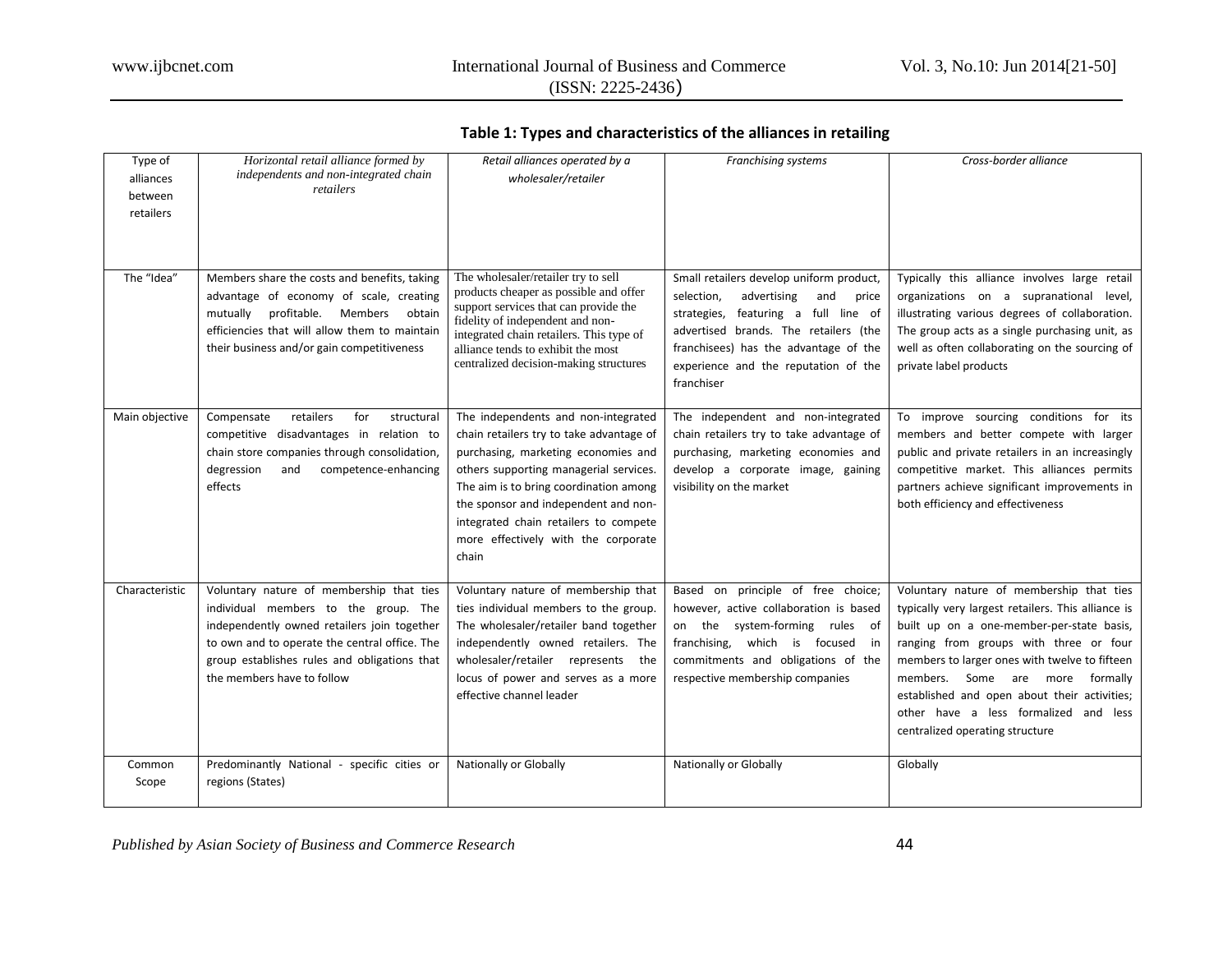|  | $(ISSN: 2225-2436)$ |
|--|---------------------|
|--|---------------------|

| Kind of alliance         | Horizontal. alliance between independents                                                                                                                                                                                                                                                                                                                                                                                                                                                                                                                                                                                                                                                                                                                                                                                                                                                                                                                | Vertical alliance between independents                                                                                                                                                                                                                                                                                                                                                                                                                                                                                                                                                                                                                                                                                                                                                                                                                                                                 | Vertical alliance between independents                                                                                                                                                                                                                                                                                                                                                                                                                                                                                                                                                                                                                                                                                                                                                                                                                                                                                            | Horizontal. alliance between large chains                                                                                                                                                                                                                                                                                                                                                                                                                                                                                                                                                                                                                                                                                                                                                                                                                                                                                                                  |
|--------------------------|----------------------------------------------------------------------------------------------------------------------------------------------------------------------------------------------------------------------------------------------------------------------------------------------------------------------------------------------------------------------------------------------------------------------------------------------------------------------------------------------------------------------------------------------------------------------------------------------------------------------------------------------------------------------------------------------------------------------------------------------------------------------------------------------------------------------------------------------------------------------------------------------------------------------------------------------------------|--------------------------------------------------------------------------------------------------------------------------------------------------------------------------------------------------------------------------------------------------------------------------------------------------------------------------------------------------------------------------------------------------------------------------------------------------------------------------------------------------------------------------------------------------------------------------------------------------------------------------------------------------------------------------------------------------------------------------------------------------------------------------------------------------------------------------------------------------------------------------------------------------------|-----------------------------------------------------------------------------------------------------------------------------------------------------------------------------------------------------------------------------------------------------------------------------------------------------------------------------------------------------------------------------------------------------------------------------------------------------------------------------------------------------------------------------------------------------------------------------------------------------------------------------------------------------------------------------------------------------------------------------------------------------------------------------------------------------------------------------------------------------------------------------------------------------------------------------------|------------------------------------------------------------------------------------------------------------------------------------------------------------------------------------------------------------------------------------------------------------------------------------------------------------------------------------------------------------------------------------------------------------------------------------------------------------------------------------------------------------------------------------------------------------------------------------------------------------------------------------------------------------------------------------------------------------------------------------------------------------------------------------------------------------------------------------------------------------------------------------------------------------------------------------------------------------|
|                          | and non-integrated chain retailers                                                                                                                                                                                                                                                                                                                                                                                                                                                                                                                                                                                                                                                                                                                                                                                                                                                                                                                       | and non-integrated chain retailers and                                                                                                                                                                                                                                                                                                                                                                                                                                                                                                                                                                                                                                                                                                                                                                                                                                                                 | and non-integrated chain retailers and a                                                                                                                                                                                                                                                                                                                                                                                                                                                                                                                                                                                                                                                                                                                                                                                                                                                                                          | (major retailers)                                                                                                                                                                                                                                                                                                                                                                                                                                                                                                                                                                                                                                                                                                                                                                                                                                                                                                                                          |
|                          |                                                                                                                                                                                                                                                                                                                                                                                                                                                                                                                                                                                                                                                                                                                                                                                                                                                                                                                                                          | a wholesaler/retail chain                                                                                                                                                                                                                                                                                                                                                                                                                                                                                                                                                                                                                                                                                                                                                                                                                                                                              | wholesaler/manufacturer                                                                                                                                                                                                                                                                                                                                                                                                                                                                                                                                                                                                                                                                                                                                                                                                                                                                                                           |                                                                                                                                                                                                                                                                                                                                                                                                                                                                                                                                                                                                                                                                                                                                                                                                                                                                                                                                                            |
| Who have the<br>control? | The members - independents and non-<br>integrated chain retailers                                                                                                                                                                                                                                                                                                                                                                                                                                                                                                                                                                                                                                                                                                                                                                                                                                                                                        | Depending on the agreement<br>established. The wholesaler/retailer<br>can have more control or<br>sometimes, the independents and<br>non-integrated chain retailers                                                                                                                                                                                                                                                                                                                                                                                                                                                                                                                                                                                                                                                                                                                                    | The franchisor                                                                                                                                                                                                                                                                                                                                                                                                                                                                                                                                                                                                                                                                                                                                                                                                                                                                                                                    | The members - large retail chains                                                                                                                                                                                                                                                                                                                                                                                                                                                                                                                                                                                                                                                                                                                                                                                                                                                                                                                          |
| Who most<br>benefit?     | Independents and non-integrated chain<br>retailers                                                                                                                                                                                                                                                                                                                                                                                                                                                                                                                                                                                                                                                                                                                                                                                                                                                                                                       | Wholesaler/retailer and<br>independents and non-integrated<br>chain retailers                                                                                                                                                                                                                                                                                                                                                                                                                                                                                                                                                                                                                                                                                                                                                                                                                          | Franchisor (that have total control of<br>their franchisee) and independents and<br>non-integrated chain retailers                                                                                                                                                                                                                                                                                                                                                                                                                                                                                                                                                                                                                                                                                                                                                                                                                | Large retail chains                                                                                                                                                                                                                                                                                                                                                                                                                                                                                                                                                                                                                                                                                                                                                                                                                                                                                                                                        |
| <b>Main Benefits</b>     | Retailers:                                                                                                                                                                                                                                                                                                                                                                                                                                                                                                                                                                                                                                                                                                                                                                                                                                                                                                                                               | Retailers:                                                                                                                                                                                                                                                                                                                                                                                                                                                                                                                                                                                                                                                                                                                                                                                                                                                                                             | Retailers:                                                                                                                                                                                                                                                                                                                                                                                                                                                                                                                                                                                                                                                                                                                                                                                                                                                                                                                        | Retailers:                                                                                                                                                                                                                                                                                                                                                                                                                                                                                                                                                                                                                                                                                                                                                                                                                                                                                                                                                 |
|                          | • Better buying and service opportunities<br>• Benefits in terms of financial implications<br>• Access to quality supplies and services at<br>reasonable cost<br>• Additional<br>power to the members<br>(economies of scope) in their negotiations<br>with suppliers<br>• Turnover is increased through lower prices,<br>group marketing expertise, promotions, etc.<br>- better administrative systems<br>• Collaboration power and capital to invest<br>and innovate<br>· Increased knowledge transferred between<br>members<br>· Facilities to professionalize managerial and<br>administrative staff<br>· More potential to commercialize private<br>label products<br>Suppliers:<br>• Manufactures can gain access to more<br>buyers (retailers), that used to buy products<br>from wholesalers<br>Deal with more coordinated and organized<br>retailers<br>· Suppliers can reduce transaction costs -<br>requirements, logistics management, etc. | • Better<br>buying<br>and<br>service<br>opportunities<br>• Loans and financial support by<br>wholesaler to develop<br>or<br>to<br>extend/refurbish their business<br>• Turnover is increased through lower<br>prices, group marketing expertise,<br>better<br>promotions,<br>etc.<br>$\sim$<br>administrative systems<br>· Selling costs as a percentage of<br>turnover are therefore reduced<br>• Increased knowledge transferred<br>from the wholesaler/retailer<br>• Support<br>services<br>the<br>from<br>wholesaler/retailer<br>. The high volume of private label<br>products selled can improve their<br>profitability<br>Wholesaler/retailer-sponsored:<br>• Higher control among the supply<br>chain<br>. More facilities to sell their own-<br>brand products<br>$\bullet$ Increase<br>profitability,<br>stronger<br>company image, reduced costs, and<br>improved clients (members) loyalty | • Better<br>buying<br>and<br>service<br>opportunities<br>• Benefit from the work and experience<br>of the franchisor that have invested to<br>create a successful business<br>• Uniform system of operation, and it<br>means that consumers will receive<br>uniform quality, efficiently and cost-<br>effectively<br>• The franchisor provides training for<br>the franchisee<br>• Opportunity to develop<br>their<br>corporate image, gaining visibility on<br>the market<br>• The franchisee has the advantage of<br>the experience and the reputation of<br>the franchiser<br>Franchisor (wholesaler/manufacturer):<br>• Higher control among the supply chain<br>profitability,<br>• Increase<br>stronger<br>company image, reduced costs, and<br>improved clients (members) loyalty<br>• Realize economies of scale - lower<br>training, development, marketing and<br>sales costs<br>• Create a strong portfolio of clients | Better buying and service opportunities<br>$\bullet$<br>Exchange best practices, information and<br>ideas between members<br>Provide a central point of negotiation for<br>promotions<br>Central contracts, including own-label,<br>increasing buying power<br>Negotiations with brand manufactures on a<br>large scale<br>Use of common suppliers for private labels,<br>information<br>about other alternative<br>suppliers and concentration around large<br>suppliers<br>Additional fiscal benefits in the central<br>payments clearance systems<br>Improvement in both efficiency and<br>effectiveness<br>· Possibility to strength and maintain their<br>position in the market place.<br>Relatively fast and efficient way to expand<br>into new markets and incorporate new<br>technologies<br>Suppliers:<br>Buyers become more marketing oriented<br>and suppliers look beyond just sales targets<br>• Suppliers can expect demands for a greater |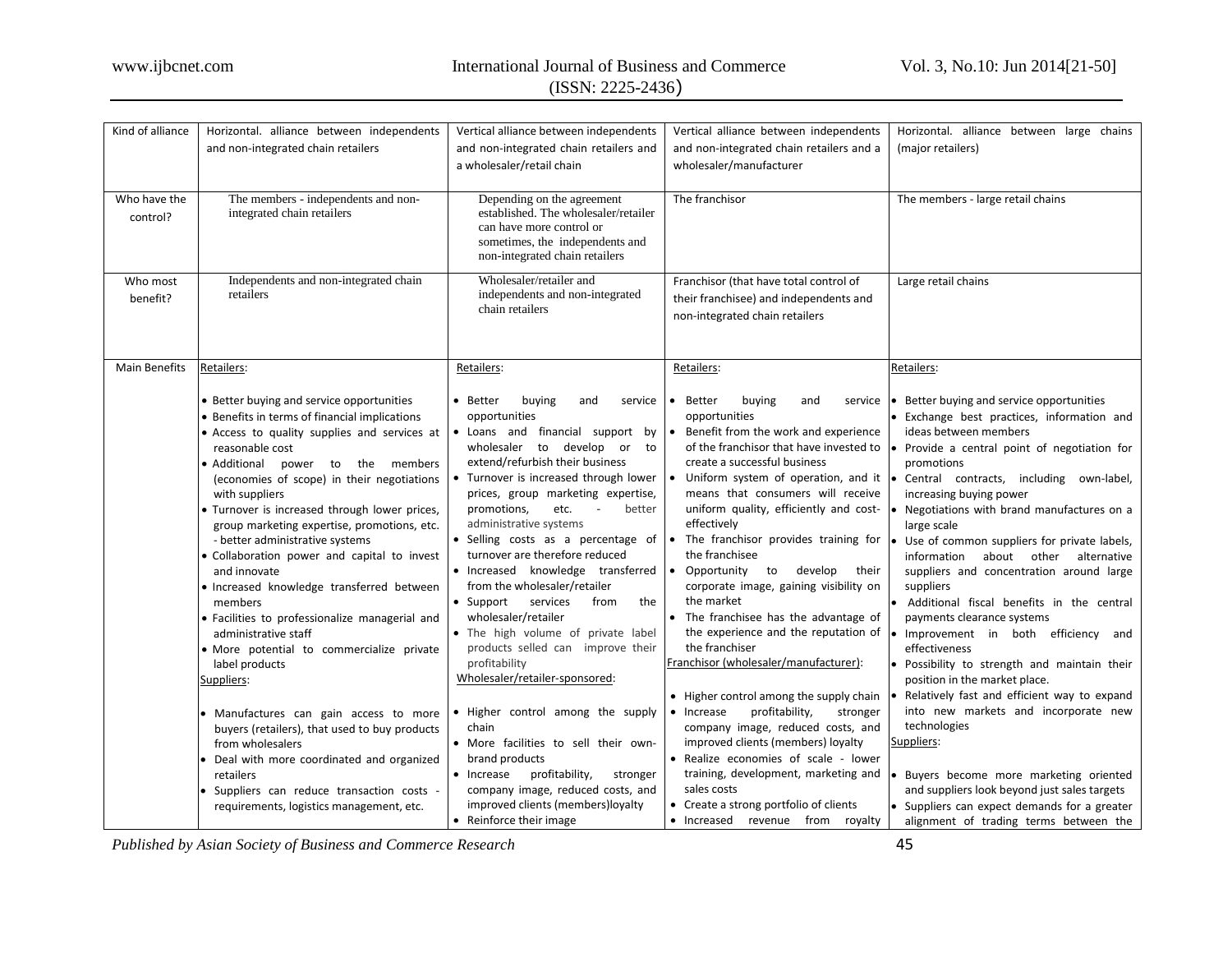(ISSN: 2225-2436)

|            |                                                                                                                                                                                                                                                                                                                                              | • The power generally resides with the<br>payments<br>central wholesaler/retailer, allowing<br>• The power firmly resides with the<br>better orchestrate channel<br>allowing it to<br>franchisor,<br>better<br>it to<br>channel activities<br>activities<br>develop<br>orchestrate<br>and<br>strong<br>and<br>connections<br>with<br>develop strong connections with<br>associated<br>independent owned retailers<br>members                                                                                                                                                                                                                                                                                                                                                                                                                                                                                                                                                                                                                                                                                                                                                                 | retailers                                                                                                                                                                                                                                                                                                                                                                                                                                                                                                                                                                                                                                                                                       |
|------------|----------------------------------------------------------------------------------------------------------------------------------------------------------------------------------------------------------------------------------------------------------------------------------------------------------------------------------------------|----------------------------------------------------------------------------------------------------------------------------------------------------------------------------------------------------------------------------------------------------------------------------------------------------------------------------------------------------------------------------------------------------------------------------------------------------------------------------------------------------------------------------------------------------------------------------------------------------------------------------------------------------------------------------------------------------------------------------------------------------------------------------------------------------------------------------------------------------------------------------------------------------------------------------------------------------------------------------------------------------------------------------------------------------------------------------------------------------------------------------------------------------------------------------------------------|-------------------------------------------------------------------------------------------------------------------------------------------------------------------------------------------------------------------------------------------------------------------------------------------------------------------------------------------------------------------------------------------------------------------------------------------------------------------------------------------------------------------------------------------------------------------------------------------------------------------------------------------------------------------------------------------------|
| Challenges | Manager the conflict between market and<br>member interests<br>Culture problems when the membership<br>is heterogeneous<br>Retailers tend to be more isolated as<br>there is sometimes a weaker central<br>presence to draw them together and<br>coordinate their activities<br>Tendency to retailers prioritize short-term<br>٠<br>benefits | To be a part of a franchise system<br>To be a part of this alliance it is $\bullet$<br>necessary some extra capital, that is<br>requires high capital, that is often<br>often scarce to small retailers<br>small retailers<br>(initial<br>scarce<br>to<br>franchise fee, ongoing royalty fees,<br>Depending of the contract, some<br>advertising fees, etc. to the franchiser;<br>retailers are required to obtain a<br>also, the franchisee needs to raise the<br>specified proportion of their goods<br>money to start the franchise and must<br>from the wholesalers.<br>manage its ongoing operation)<br>• Retailers probably will sacrifice some<br>Becoming a member of a franchise<br>freedom of action (loss of control)<br>systems, retailers may need to<br>for the sake of big retailer disciplines<br>sacrifice some control over their<br>that the sponsoring wholesaler seeks<br>business<br>to provide<br>Sometimes marketing philosophy and<br>• Member retailers normally pay a levy<br>pricing structure that makes sense for<br>towards the costs of the services that<br>one franchisee area not means that<br>the wholesaler provides.<br>will adhere to another region | Regulatory restrictions/limits - governments<br>can restrict cross-border operations - the<br>dimension<br>border<br>could be<br>cross<br>significantly enhanced if a number of legal<br>and tax barriers were tackled<br>Suppliers will be faced with large groups of<br>retailers which are able to beat the prices<br>down<br>Suppliers probably will have to deal with<br>considerable pressure, specially if they are<br>not first or second in their marketplace<br>Special challenges that cultural diversity<br>creates for effectively managing human<br>resources within cross-border alliances<br>Difficulty of communication, as the partners<br>are often from different countries |

Source: Elaborated by the authors from WHITTEMORE (1991); TÄGER (1992); LOWE (1993); ROBINSON; CLARKE-HILL (1995); ZENTES, SWOBODA (2000); DOBSON (2002); BURKINK (2002); STOEL (2002); JACKSON; SCHULER (2007); IGD (2007); BROOKE (2009); PLAZIBAT; FILIPOVIC, 2010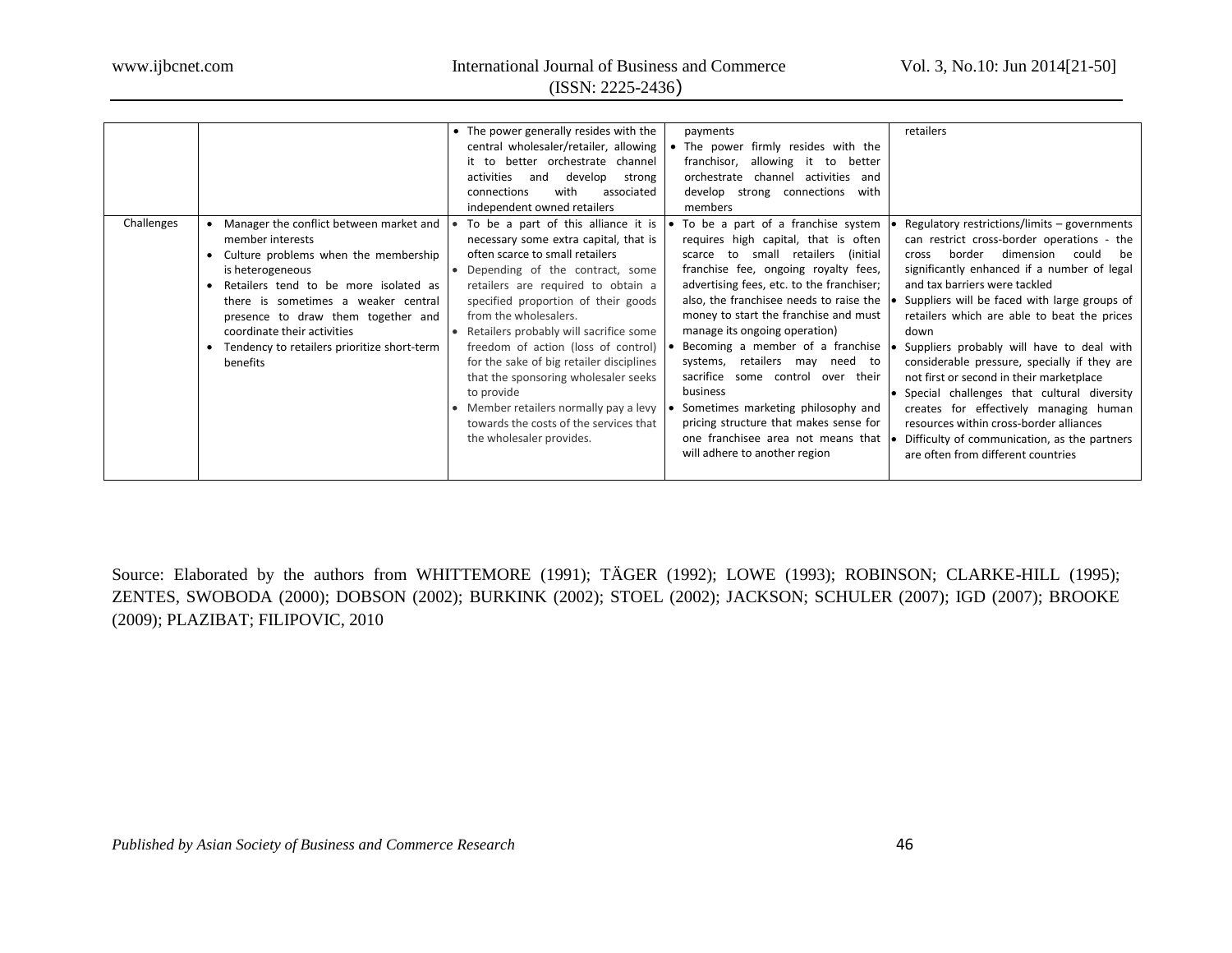| <b>Stage of the</b><br>research                      | <b>Characteristics</b>                                                                                                                                                                                                                                 |  |  |
|------------------------------------------------------|--------------------------------------------------------------------------------------------------------------------------------------------------------------------------------------------------------------------------------------------------------|--|--|
| 1. Bibliographic<br>and a secondary<br>data research | Unit of analysis: books, academic papers, periodicals, trade publication s and company reports.                                                                                                                                                        |  |  |
| 2. Qualitative<br>Research                           | Unit of analysis: three retail alliances formed by independents and non-integrated chain retailers (São Paulo<br>state - Brazil)                                                                                                                       |  |  |
| (Exploratory<br>Study)                               | Research approach: exploratory research.                                                                                                                                                                                                               |  |  |
|                                                      | Data collection: personal interviews; instrument: semi-structured questionnaire.                                                                                                                                                                       |  |  |
|                                                      | Main objective: to have a practical perception of the theme, definition of the methodological steps and<br>specification of the propositions and variables of the study.                                                                               |  |  |
| 3. Qualitative<br>Research                           | Unit of analysis: six retail alliances formed by independents and non-integrated chain retailers (Brazil -<br>several states).                                                                                                                         |  |  |
|                                                      | Research approach: qualitative research                                                                                                                                                                                                                |  |  |
|                                                      | Data collection: personal and telephone interviews; structured questionnaire.                                                                                                                                                                          |  |  |
|                                                      | Method of research: multi-case studies.                                                                                                                                                                                                                |  |  |
|                                                      | Main objective: to amplify the knowledge and experience about the alliance-formation process.                                                                                                                                                          |  |  |
| 4. Quantitative<br>Research                          | Unit of analysis: 21 retail alliances formed by independents and non-integrated chain retailers (Brazil -<br>several states).                                                                                                                          |  |  |
|                                                      | Research approach: quantitative research.                                                                                                                                                                                                              |  |  |
|                                                      | Data collection: e-mail and telephone.                                                                                                                                                                                                                 |  |  |
|                                                      | Method of research: survey, structured questionnaire.                                                                                                                                                                                                  |  |  |
|                                                      | Main objective: to analyze propositions and correlation among several variables, describe the characteristics<br>of retail alliances and identify the actions developed jointly by the members of the alliances.                                       |  |  |
| 5. Qualitative                                       | Unit of analysis: UGAL - the Union of Groups of Independent Retailers of Europe (Belgium).                                                                                                                                                             |  |  |
| Research                                             | Research approach: quantitative research.                                                                                                                                                                                                              |  |  |
|                                                      | Data collection: personal interview, semi-structured questionnaire.                                                                                                                                                                                    |  |  |
|                                                      | Main objective: to amply the knowledge about the retail alliances in Europe                                                                                                                                                                            |  |  |
| 6. Quantitative                                      | Unit of analysis                                                                                                                                                                                                                                       |  |  |
| Research                                             | Research approach: quantitative research                                                                                                                                                                                                               |  |  |
|                                                      | Method of research: survey, structure questionnaire                                                                                                                                                                                                    |  |  |
|                                                      | Main objective: to amplify the knowledge about retail alliances around the world and to know the opinion of<br>specialized professionals, as professors of retail disciplines and experts, with large experience and overview<br>in the retail sector. |  |  |

**Table 2 – Summary of the methodology of the study**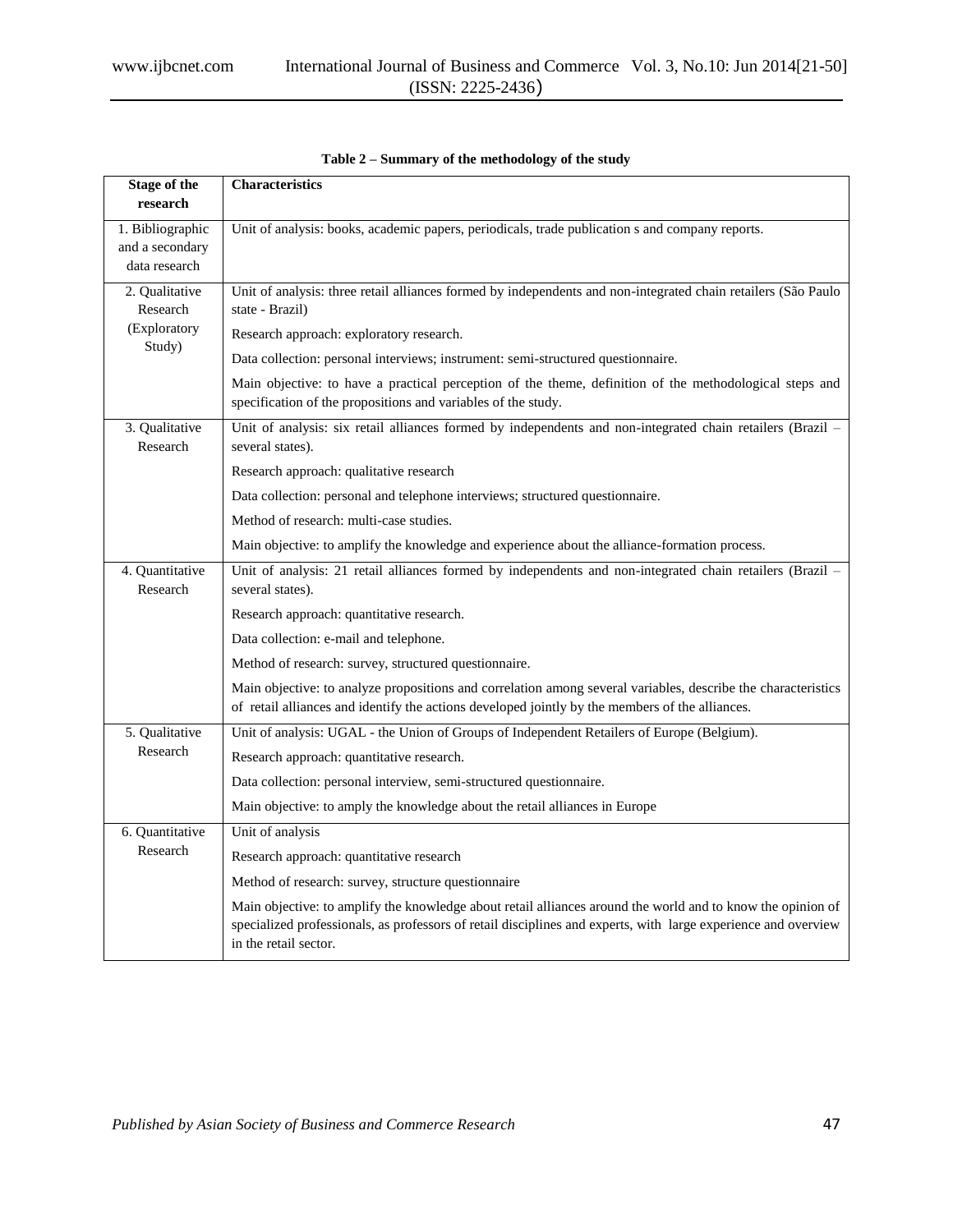| Aspects analysed                                              | Integrated view of the results                                                                                                                                                                                                                                                                                                                                                                                                                                                                                                                                                                                                                                                                                                                                                                                                  |
|---------------------------------------------------------------|---------------------------------------------------------------------------------------------------------------------------------------------------------------------------------------------------------------------------------------------------------------------------------------------------------------------------------------------------------------------------------------------------------------------------------------------------------------------------------------------------------------------------------------------------------------------------------------------------------------------------------------------------------------------------------------------------------------------------------------------------------------------------------------------------------------------------------|
| Importance of retail<br>alliance                              | The opinion about the importance of the alliance was similar for most researched people. The alliance<br>can be seen as a strategic alternative used by small and medium-sized retailers to ensure their<br>sustainability and promote their efficiency. However, the simple integration to an alliance does not<br>guarantee the "survival" of any company, because it has to be seen as a complementary strategy.                                                                                                                                                                                                                                                                                                                                                                                                             |
| Defensive or strategic<br>alliances?                          | In some cases, the alliance represents a natural process to gain competitiveness (strategic alliance);<br>however, in other situations, it represents the "last option of salvation", when retailers already tried<br>everything they could, and they don't have any more alternatives to maintain their business (defensive<br>strategy). In this context, the alliance represents one of the only means of survival.                                                                                                                                                                                                                                                                                                                                                                                                          |
| Characteristics of the<br>members                             | In our research the alliances investigated were formed by independents and non-integrated chain<br>retailers - small retailers that have apparently similar characteristics (size, yield/ invoice and financial<br>structure).                                                                                                                                                                                                                                                                                                                                                                                                                                                                                                                                                                                                  |
| Fee to participate of<br>the alliance                         | Normally there is a fee that members have to pay monthly to maintain the central office<br>(professionalism and modernization - structure, equipments and technological systems). If a member<br>requires an additional service from the central office, it is generally necessary to pay a specific fee.                                                                                                                                                                                                                                                                                                                                                                                                                                                                                                                       |
| Main implication for<br>the retail alliance<br>formation      | With the competitiveness of the big chains, it is essential for independents and non-integrated chain<br>retailers to find mechanisms to buy products cheaply. The alliance, in this sense, is one of the<br>possibilities to increase the bargaining power of the retailers. In almost 100% of the cases studied, the<br>members join a retail alliance with the main reason to buy products more cheaply, as it is essential for<br>the retailers to sell cheaper, to encourage customer loyalty. We noticed that in the evolved retailer<br>alliances studied the members have a clear vision of the benefits to become part of an alliance - to gain<br>competitiveness (to become a member of a organization with a strong brand, and to have access to<br>managerial services that the alliance offers to their members). |
| Type, volume of<br>products and period of<br>the requirements | In most cases, the members just buy the basic food products (rice, oil, bens, pasta, tomato sauce, etc.)<br>through the central office, and continue to buy the majority of remaining products directly from the<br>suppliers. They use to buy between 30 and 50% of the required products by the central office and for<br>the rest they deal individually with the suppliers. Most members send their list of required products to<br>the central office each 3 days or once in a week and receive the products once or twice in a week.                                                                                                                                                                                                                                                                                      |
| Joint actions<br>developed                                    | Integration of purchase, advertising, promotional activities, creation of a new brand name to all stores<br>(logo), standardization of stores/layout and uniforms, production of own label products, joint training,<br>integrated logistic, partnership in legal actions, and integration in recruitment and selection of<br>employees.                                                                                                                                                                                                                                                                                                                                                                                                                                                                                        |
| Main focus of the<br>retail alliance                          | It was very clear that the initial focus of many retail alliances studied was to buy products more<br>cheaply. If the members don't extend their joint actions eventually, the retail alliance assumes<br>characteristics of a "buying group". But when the members had the interest to explore other potential<br>gains that the alliance can offer (and believe on that!), they generally initiate other joint actions.                                                                                                                                                                                                                                                                                                                                                                                                       |
| Standardization of the<br>stores                              | Not all of the stores that participate of a retail alliance are standardized. However, we noticed that as<br>more developed the retail are more common standardization is, with the same brand name (logo),<br>structure, technology and managerial processes. We also noticed that many alliances investigated have<br>the intention to create a unique image for all stores to reinforce their name in the market. In many<br>situations, this happens as a natural process of the retail alliance evolution.                                                                                                                                                                                                                                                                                                                 |

# **Table 3– Summary of the importance, characteristics, joint actions developed and main implications of retail alliances**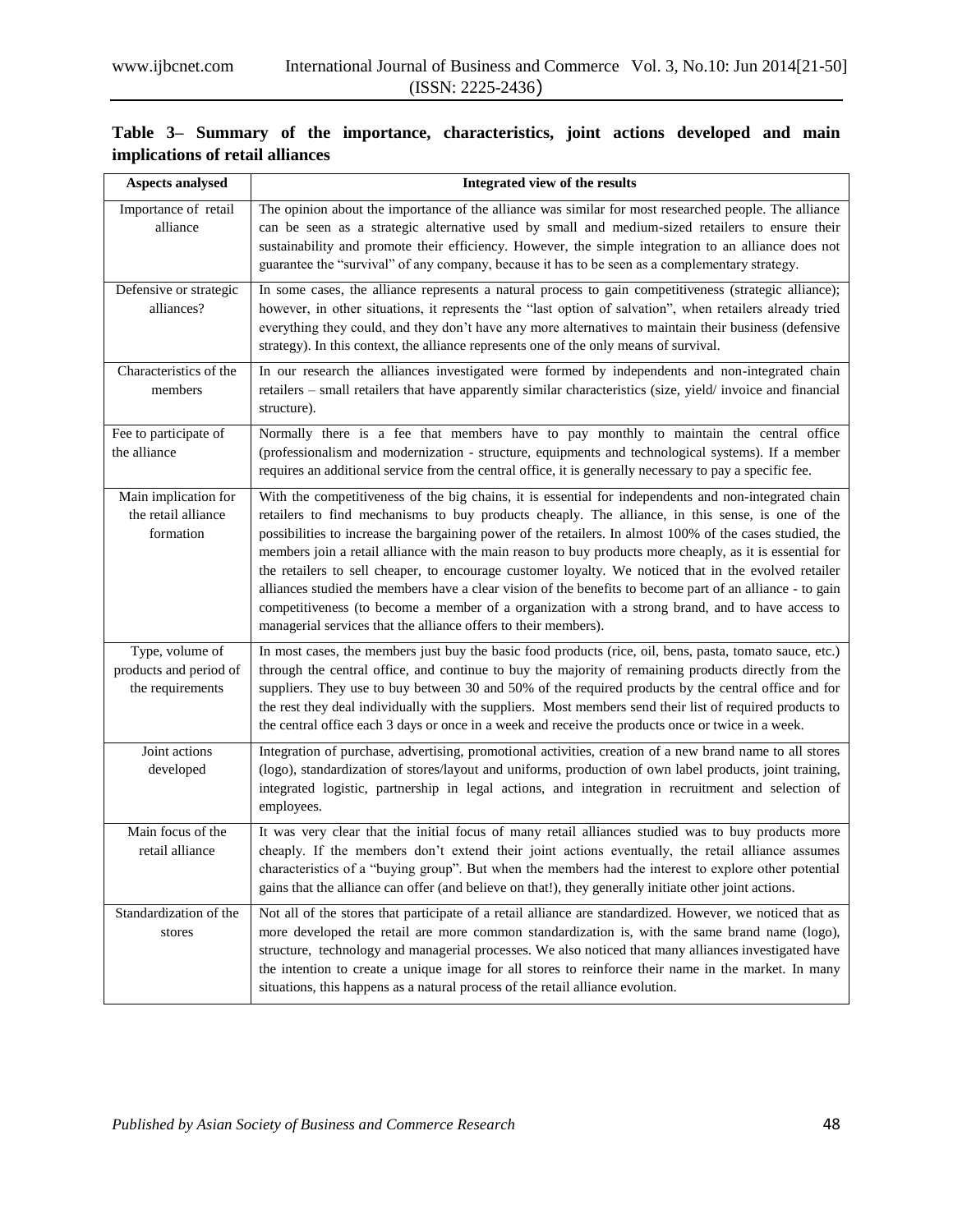# **Table 4: Review of the main aspects of the research on the basis of this paper and their key academic findings**

| Purpose                      | • Explores the linkage between conceptual knowledge and empirical research, to provide an integrated<br>perspective about retail alliances among independents and non-integrated chain retailers. The main<br>objective of this paper is to discuss whether the establishment of horizontal and vertical alliances among<br>independent and non-integrated retail firms has become a worldwide trend in the face of heavy competition<br>from expanding large retail chains.                                                                          |  |  |
|------------------------------|-------------------------------------------------------------------------------------------------------------------------------------------------------------------------------------------------------------------------------------------------------------------------------------------------------------------------------------------------------------------------------------------------------------------------------------------------------------------------------------------------------------------------------------------------------|--|--|
| Design of the<br>methodology | • Qualitative and Quantitative researches realized in many countries.                                                                                                                                                                                                                                                                                                                                                                                                                                                                                 |  |  |
| Originality/value            | • Even considering the extensive body of literature dealing with alliances, a comprehensive theory of<br>interfirm co-operation in the retail sector has not yet emerged.                                                                                                                                                                                                                                                                                                                                                                             |  |  |
|                              | • This article points the main issues in retail alliances, providing useful information and new insights to both<br>academic and practitioners, helping them to better understand and construct a solid alliance.                                                                                                                                                                                                                                                                                                                                     |  |  |
|                              | • The discussion of the theme by respondents respondents - executives and influential stakeholders – from<br>many countries provided a valuable perspective.                                                                                                                                                                                                                                                                                                                                                                                          |  |  |
| Key findings                 | • Horizontal alliances have an important role to play in the sustainability of independent and non-integrated<br>chain retailers. The model aims for a common solution to similar problems faced by independent and non-<br>integrated chain retailers and has been implemented in several segments of the retail market.                                                                                                                                                                                                                             |  |  |
|                              | • Horizontal alliances have led to a collaborating working force that mobilizes individual firms around<br>common projects - focusing on gains in competitive advantage and stimulating the development and the<br>professionalization of their members.                                                                                                                                                                                                                                                                                              |  |  |
|                              | • The creation of alliances is motivated especially by the potential of members to purchase cheaper inputs<br>from suppliers. When the partnership becomes more consolidated, new value activities are incorporated<br>into the alliance.                                                                                                                                                                                                                                                                                                             |  |  |
|                              | • Commitment of the partners in the alliance, without a grain of doubt, is one of the most limiting factors that<br>impact the success of the horizontal alliance.                                                                                                                                                                                                                                                                                                                                                                                    |  |  |
|                              | • To succeed, the alliance needs to include a plan focusing on developing clear objectives; the members have<br>to adequate the internal processes (infra-structure, procedures, equipments, etc.) to support the joint<br>activities; it is necessary to improve the processes and the professional training of its members; retailers<br>have to establish high level of trust, develop norms and processes' standardization, and to evaluate<br>continuously the development and performance of the alliance, to promote the required adjustments. |  |  |
|                              | • Horizontal alliances can foster positive effects in the retail field, through utilising technical and economic<br>progress and knowledge exchange between members. However, alliances do not guarantee survival of<br>companies. Small chains and independents will gain competitiveness by offering convenience, good<br>customer service and products of high quality. The focus on specialist foods, by offering premium<br>assortment and a high quality food section, can also be a differentiating alternative.                               |  |  |
| Managerial<br>implications   | In addition to the theoretical contributions, this study has provided an illustration of a variety of aspects in<br>horizontal retail alliances, discussing relevant insights for practical retail management. The potential<br>benefits, drawbacks and trends discussed in this paper can contribute to managers understanding of the<br>critical aspects across the alliance consolidation, helping them to nurture the alliance's longevity.                                                                                                       |  |  |